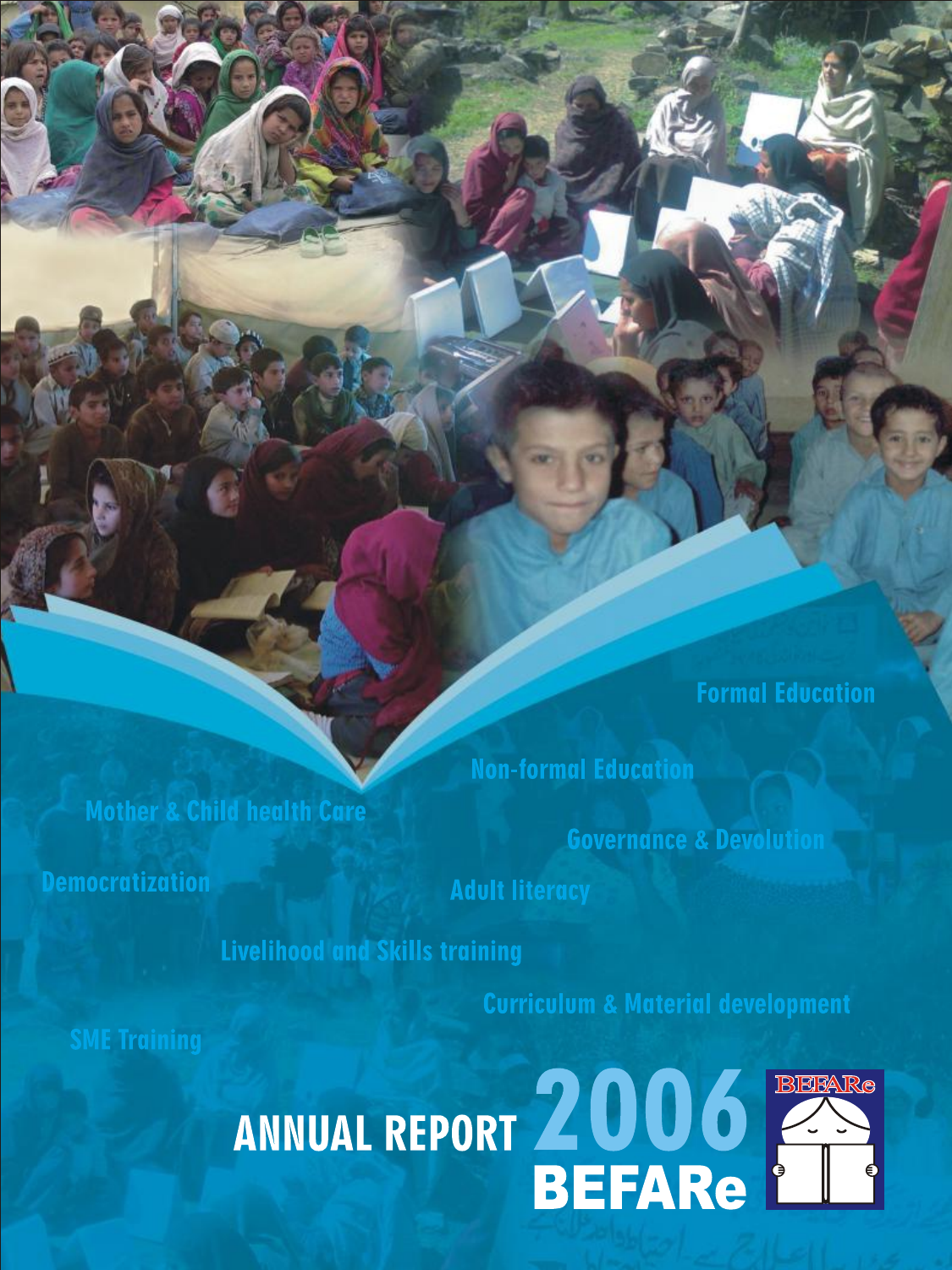# BEFARe

|         | Head Office : 8 - Tatara Road, Rahatabad, Peshawar |
|---------|----------------------------------------------------|
| Contact | $: 92 - 91 - 5840631, 5702955$                     |
| Fax     | $: 92 - 91 - 584$ 1047                             |
| E-Mail  | : befare@befare.org, befare@brain.net.pl           |
| Website | : www.befare.org                                   |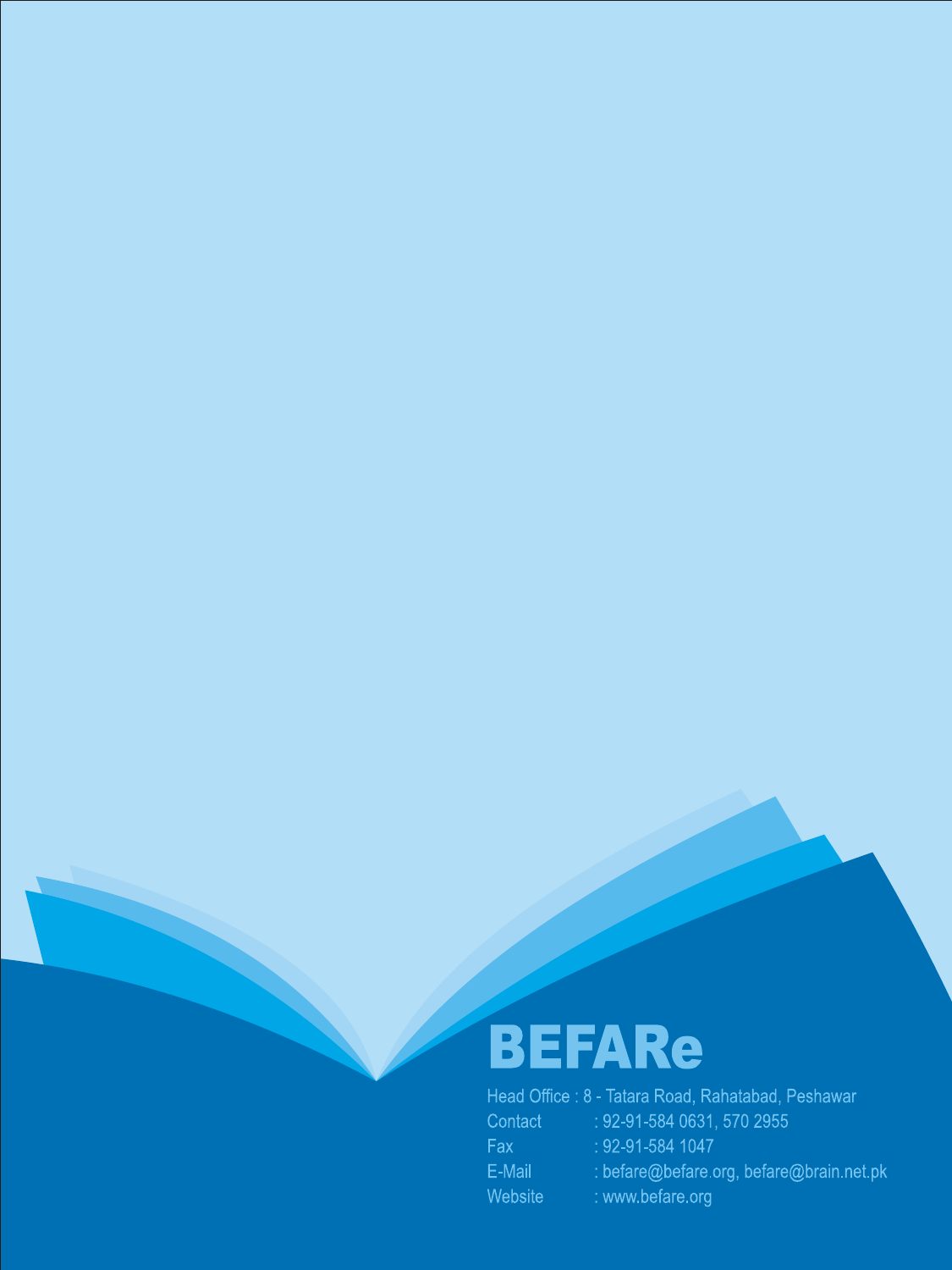# Table of Contents

| <b>Message from the Chief Executive</b>                                                                                          | 5  |
|----------------------------------------------------------------------------------------------------------------------------------|----|
| <b>BEFARe in the Year 2006</b>                                                                                                   | 6  |
| <b>Formal Education</b>                                                                                                          | 10 |
| <b>Community Oriented Primary Education (COPE)</b>                                                                               | 10 |
| Emergency Schools in Bissian Army Camp, Balakot                                                                                  | 11 |
| Sirin Valley Emergency Education Sub-Project Supported by World Vision-Pakistan                                                  | 12 |
| <b>Non-Formal Education</b>                                                                                                      | 13 |
| Activities of Mother and Child Health Care (MCH) Program in the Earthquake Affected Areas                                        | 13 |
| <b>Initiatives on HIV - AIDS</b>                                                                                                 | 14 |
| World Vision-Pakistan Supported Sub-project on Capacity Building and Orientation of Identified<br><b>Communities on HIV/AIDS</b> | 14 |
| <b>Democracy and Devolution</b>                                                                                                  | 16 |
| European Initiative for Democracy and Human Rights (EIDHR) Sub-Project                                                           | 16 |
| <b>Energy Conservation</b>                                                                                                       | 18 |
| Capacity Building on Energy Conservation - A SARI-Energy sub-project                                                             | 18 |
| SARI / Energy, Small Grants Program Regional Grantees Meeting (RGM)                                                              | 21 |
| National Round Table on Refugee Affected and Hosting Area (RAHA)                                                                 | 22 |
| World Vision Delegation Visited Emergency Education Schools of Sirin valley                                                      | 21 |
| <b>Highlights</b>                                                                                                                | 22 |
| BEFARe's partnership with Asia Foundation (TAF)                                                                                  | 22 |
| <b>BEFARe Annual Staff Meeting</b>                                                                                               | 23 |
| Network for Electoral Participation (NEP) Membership                                                                             | 23 |
| <b>BEFARe New Sub-Office Established</b>                                                                                         | 24 |
| BEFARe is Registered in Afghanistan                                                                                              | 24 |
| <b>ISO Surveillance Audit</b>                                                                                                    | 24 |
| <b>Manuals / Publications</b>                                                                                                    | 25 |
| Development and Compilation of Teaching Materials for Earthquake Affected Area Schools                                           | 25 |
| R&Ds Launching of Training Manual on Mother and Child Health Care (MCH)                                                          | 25 |
| Development of Global Manual for Refugees & Emergency Teacher Training                                                           | 26 |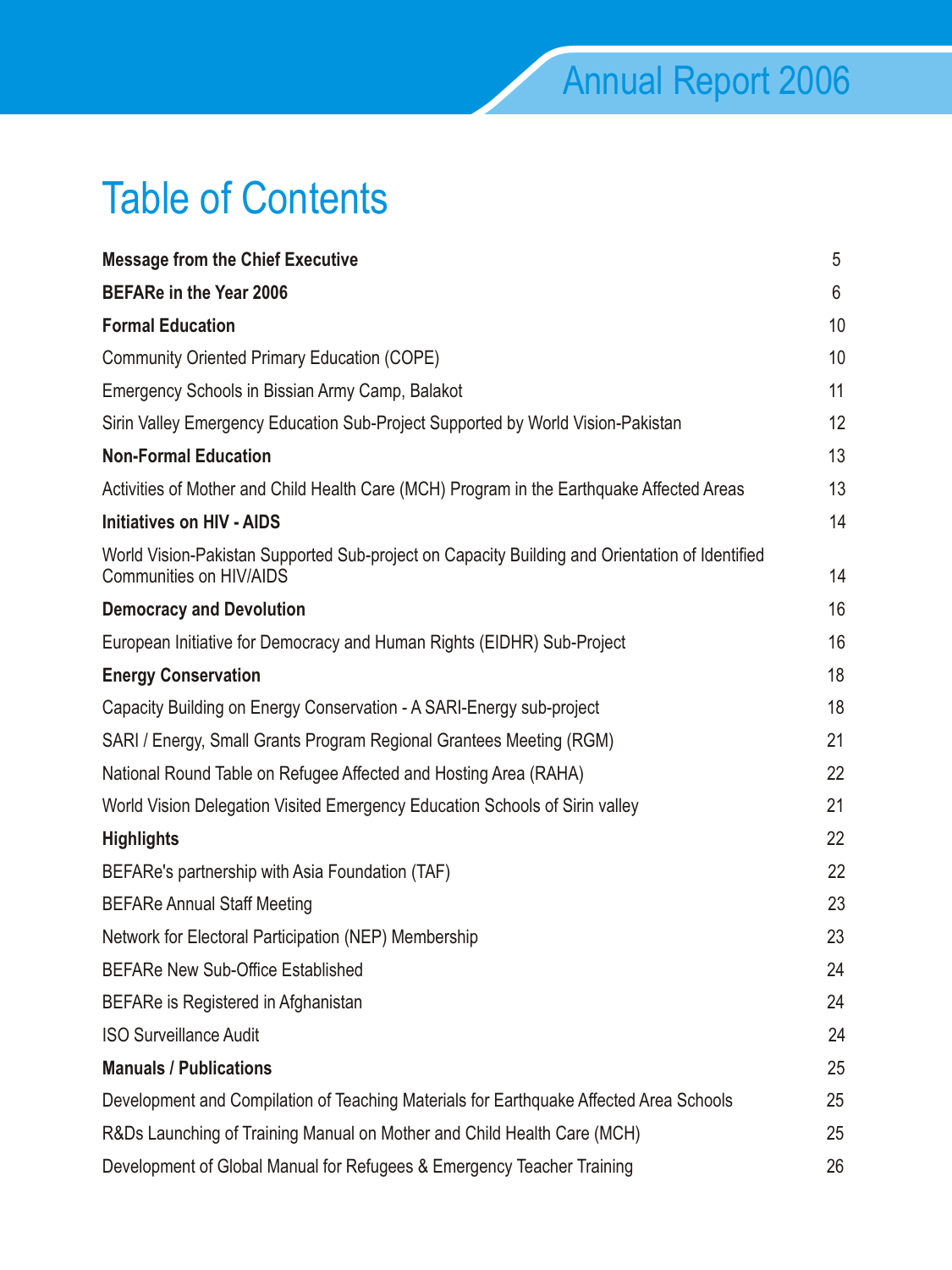# Table of Contents

| <b>Studies and Surveys</b>                                   | 26 |
|--------------------------------------------------------------|----|
| Third Party Validation (TPV) Survey of EEF-LFA Project       | 26 |
| Survey Report on Follow-up of BEFARe Teachers in Afghanistan | 26 |
| <b>Human Resources and Organization</b>                      | 27 |
| Recruitment and Retention and Staff                          | 27 |
| <b>Website Maintenance</b>                                   | 27 |
| <b>Annexures</b>                                             | 28 |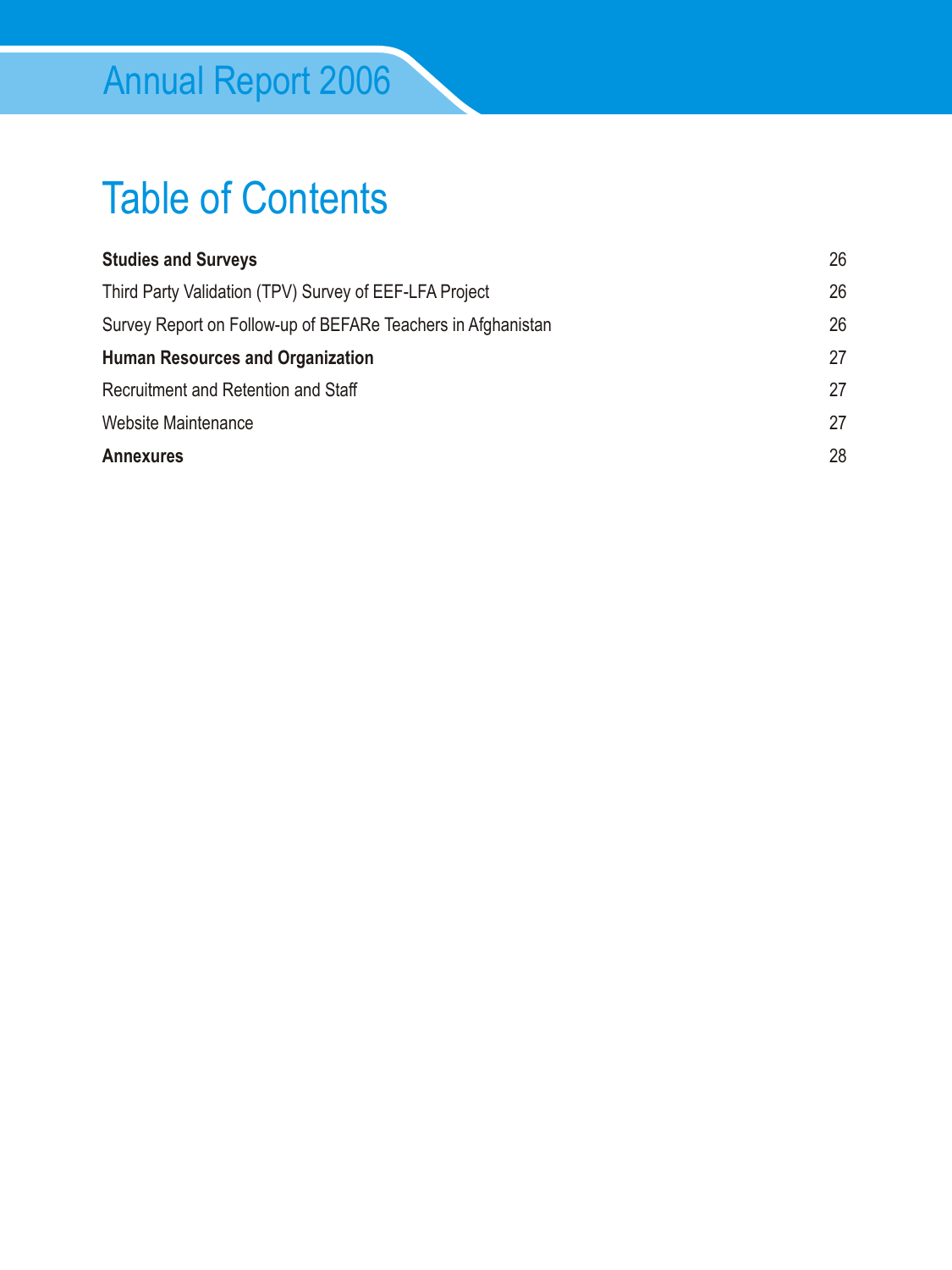# Acronyms

| <b>BEFARe</b>       | Basic Education for Afghan Refugees / Basic Education for Awareness   |
|---------------------|-----------------------------------------------------------------------|
|                     | Reform and Empowerment                                                |
| CBO                 | <b>Community Based Organization</b>                                   |
| <b>CCAR</b>         | <b>Chief Commissioner for Afghan Refugees</b>                         |
| <b>CM</b>           | <b>Community Motivator</b>                                            |
| CO                  | <b>Community Organization</b>                                         |
| <b>COPE</b>         | <b>Community Oriented Primary Education</b>                           |
| CP&D                | <b>Community Participation and Development</b>                        |
| <b>DM</b>           | <b>Divisional Manager</b>                                             |
| <b>EEF</b>          | <b>Elementary Education Foundation</b>                                |
| <b>EC</b>           | European Commission                                                   |
| <b>FAFEN</b>        | <b>Free And Fair Election Network</b>                                 |
| FE.                 | <b>Formal Education</b>                                               |
| <b>GOP</b>          | Government of Pakistan                                                |
| <b>GTZ</b>          | German Agency for Technical Cooperation                               |
| <b>INEE</b>         | Inter Agency Network for Education in Emergency                       |
| M&E                 | Monitoring and Evaluation                                             |
| <b>MCH</b>          | Mother and Child Healthcare                                           |
| <b>MSEE</b>         | Minimum Standards for Education in Emergency                          |
| МT                  | <b>Master Trainer</b>                                                 |
| <b>NAS</b>          | <b>Needs Assessment Survey</b>                                        |
| <b>NEP</b>          | Network for Electoral Participation                                   |
| <b>NFE</b>          | <b>Non-Formal Education</b>                                           |
| <b>NWFP</b>         | North West Frontier Province                                          |
| <b>PM</b>           | <b>Project Manager</b>                                                |
| <b>RAHA</b>         | Refugee Affected Hosting Area                                         |
| <b>SCF-UK</b>       | Save the Children Fund - United Kingdom                               |
| <b>SCF-US</b>       | Save the Children Fund - United States                                |
| <b>SMC</b>          | <b>School Management Committee</b>                                    |
| <b>STDs</b>         | Sexually transmitted diseases                                         |
| <b>STIs</b>         | Sexually transmitted infections                                       |
| <b>SARI/ Energy</b> | South Asia Regional Initiative for Energy Cooperation and Development |
| TAF                 | The Asia Foundation                                                   |
| TOT                 | <b>Training of Trainers</b>                                           |
| <b>UNESCO</b>       | United Nations Educational, Scientific and Cultural Organization      |
| <b>UNHCR</b>        | United Nations High Commissioner for Refugees                         |
| <b>VCCs</b>         | <b>Village Counselling Committees</b>                                 |
| <b>WDD</b>          | Women Development Department                                          |
| WV-P                | <b>World Vision Pakisatn</b>                                          |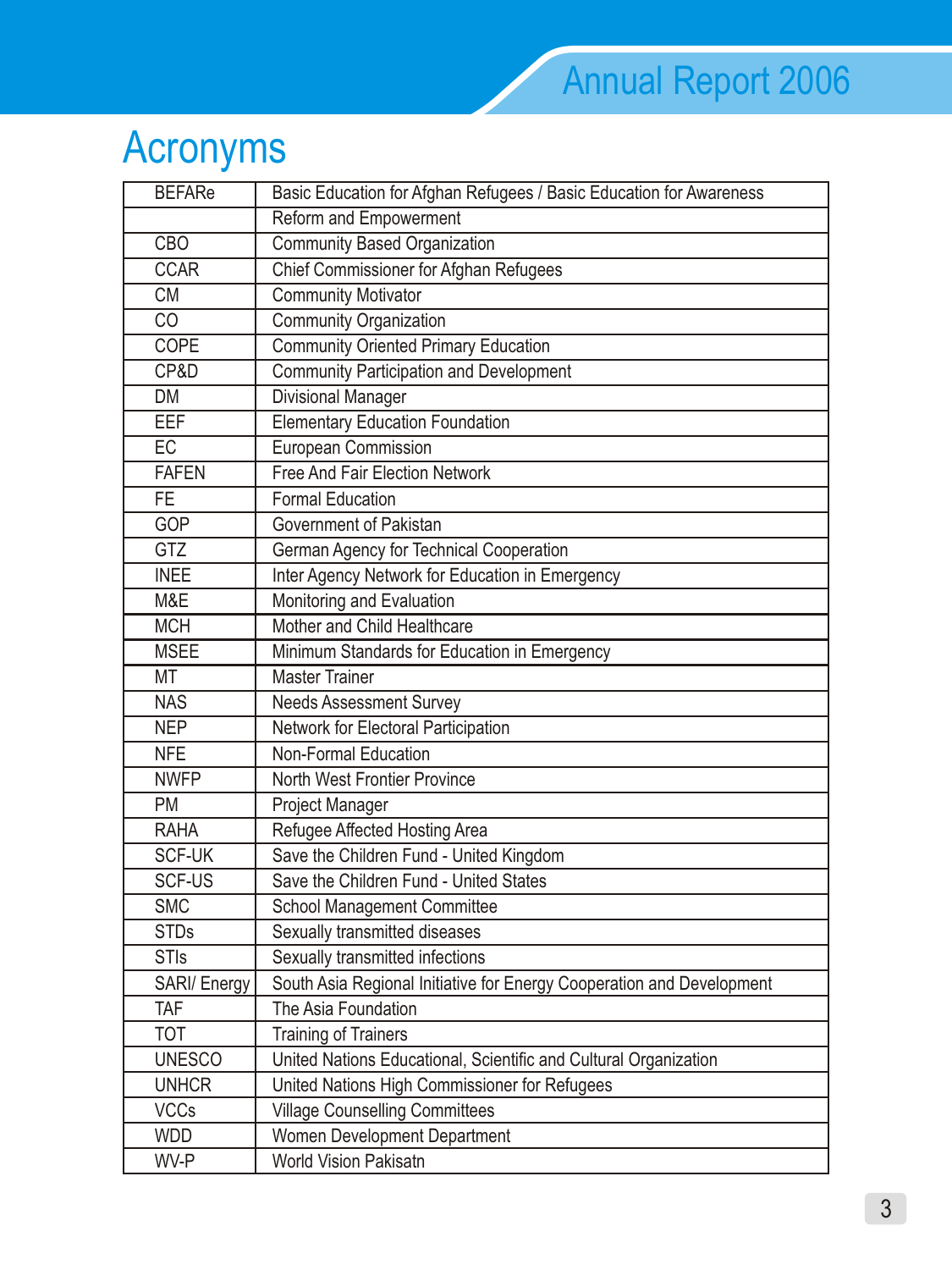## **Message from the Chief Executive**

The advent of a new year always provides a chance to reflect on what has been achieved during the previous year, besides looking forward to develop new strategies to achieve our shared goals through development interventions.

Before highlighting some of our achievements for the year, I would like to take this opportunity to thank our partners and donors for their support, continuous cooperation in making BEFARes' interventions a success. In 2003 when we were established as an independent organization, we set high standards and committed to offer extended and broad-based programs which impact populations at the grassroots. With sheer dedication of the team, we have achieved the set targets in all sectors. Nonetheless there is a lot of work still to be done to assist underprivileged through innovative solutions.

The past year has seen BEFARe contribute in many sectors. Our programs continue to be hugely successful, assisting individuals and winning-over communities. Our organizational objectives have been realized, results sustained and we have also contributed to emergency community services. All the projects were handled through specified sub and field offices and we increased the ways our partners could contact us for requisite information and feedback.

We have continued to expand on our community involvement plan. Need assessments, research and other surveys in various areas of interest have been a success; taking BEFARe directly to a new horizon.

Our vision for the next year is to continue on our path of improvement and realize partnerships for more expanded and sustainable development interventions. Our vision is to be an organization that continues to look for innovative and cost effective ways to assist the proletariat by building strategic alliances with partners and communities for a shared vision of the future.

The recently launched MCH and Voters Education projects are also a good start but we know we need to reach everyone in our diverse community, especially young, marginalized, minority groups who have previously not been involved through traditional participatory approaches.

Hence our vision for the future is more than just providing quality services; it is about building communities where people are proud to live, work and play active part in the social sector development, promoting social justice and participatory democracy by voicing the concerns. BEFARe remains committed to the advancement of the principles of equality, solidarity, non discrimination and the promotion and respect of fundamental rights for all, within the region and in particular the NWFPand Punjab.

Shakir Ishaq Chief Executive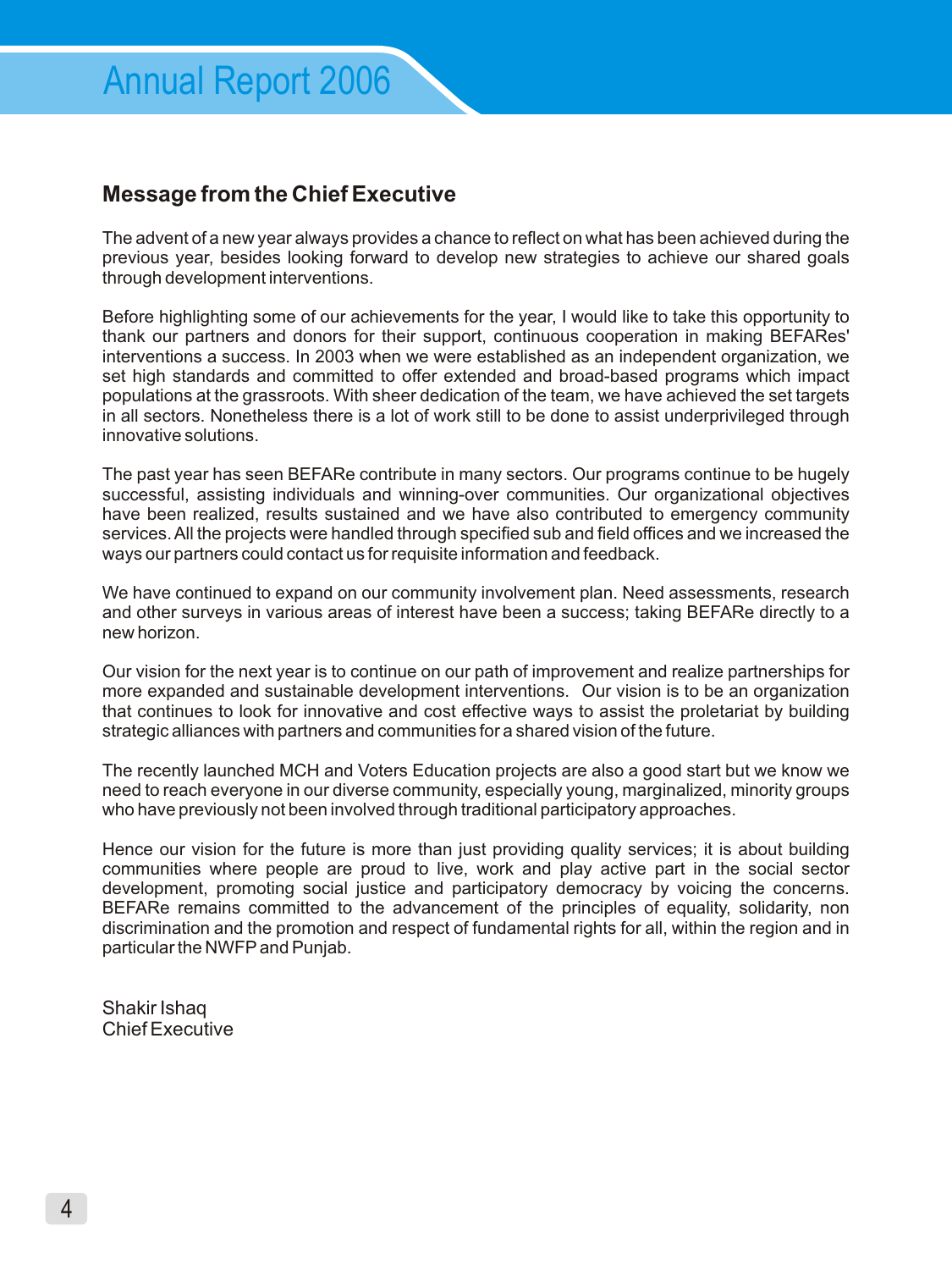# **BEFARe in the Year 2006**

The year 2006 has been an exciting and challenging year for BEFARe. This year we expanded our scope and developed new partnerships with communities and organizations in the earthquake affected region. BEFARe also extended its efforts and outreach initiatives towards women's health and political awareness through the implementation of specific projects. Throughout 2006, BEFARe also worked with other organizations on research and education and continued its collaboration towards achieving better standards of education in emergency situations.

Our implementation strategies in 2006 resulted in further strengthening conceptual plans and helped in practical applications through the development and implementation of projects in Basic education, Democracy and devolution, Health, Energy conservation, Emergency response and Research and development

Last year helped us further strengthen our capacities by redesigning a new website, enhanced media contact, and regular trainings for all project staff members etc. We also strengthened School Management Committees (SMCs) and Community Organizatons (COs) base by providing backup for implementation with necessary guidelines and strategy.

In 2006, our work has contributed to major successes such as provision of education in remote region of Sirin valley and providing preventive health education in the distant villages of Mansehra.

We also organized an international workshop for MSEE as part of INEE initiative. We also developed, often in collaboration with other organizations, resource materials for our partners, including guidelines, training materials, manuals, survey and third party validation reports.

Fund raising has been a major activity of the organization and specific project proposals focusing on issues with particular relevance to women, in particular were prepared and submitted to various international donor agencies like EC, ILO, TAF etc.

The year also saw initiation of several new projects and established projects yielding results. The demonstration and outreach methodology at BEFARe has also shown outstanding results as an outcome of successful implementation strategies in 2006. All in all it has been a year marked by huge developments and BEFARe in its sincerity is thankful to all its donors for being supportive and understanding.

S. J. Shah Divisional Manager Programming and Implementation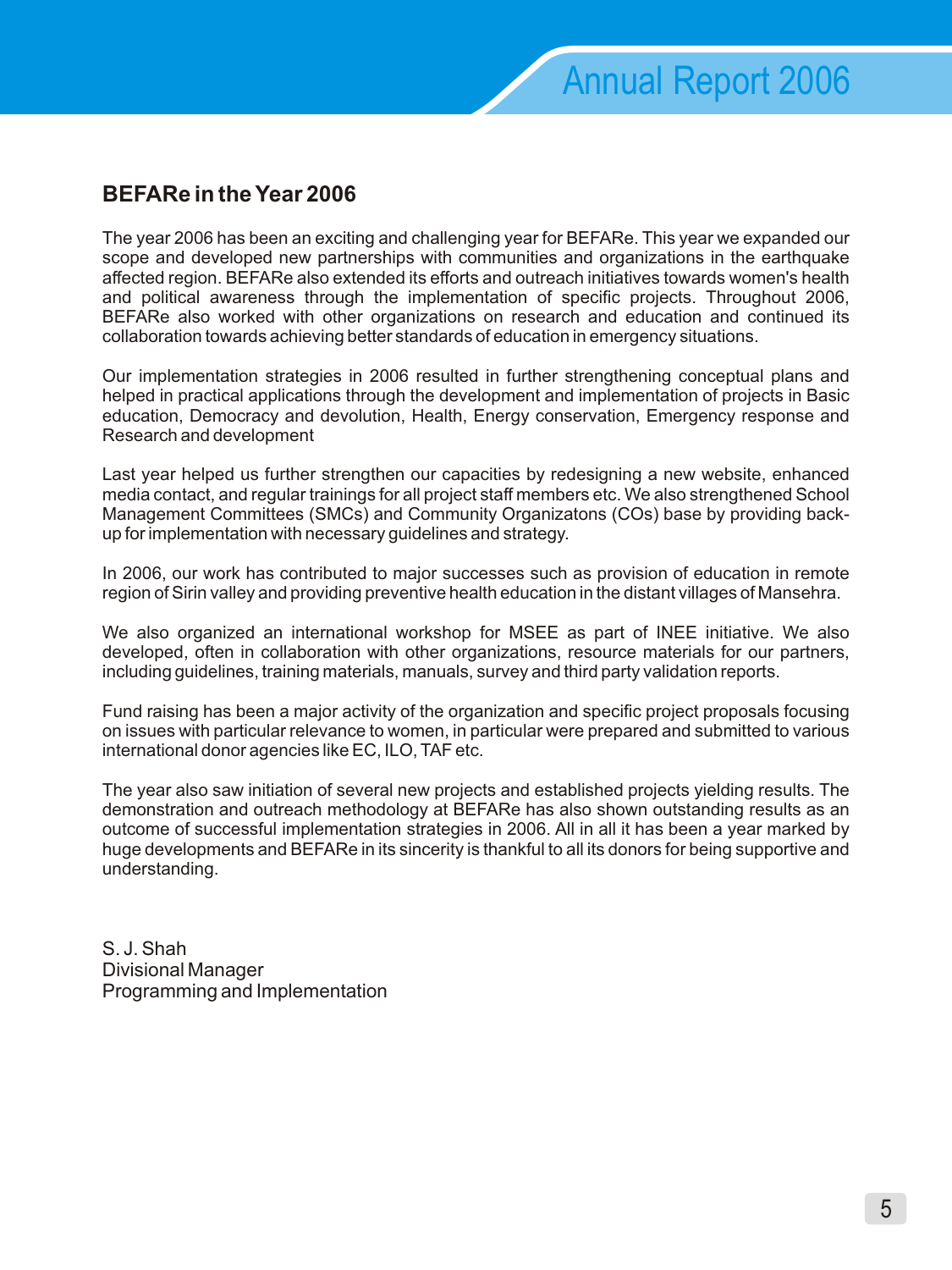# **Our Donors / Partners in 2006**

BEFARe appreciates the support of the donors that ensured the achievement and success of our work. Funding from the following donors facilitated BEFARe to provide a variety of vital programs and assistance in 2006.

- ð• United Nations High Commissioner for Refugees (UNHCR)
- ð• German Federal Ministry for Economic Co-operation and Development (BMZ)
- ð• World Vision-Pakistan
- ð• European Commission (EC)
- ð• United Nations Educational and Scientific Cultural Organization (UNESCO)
- ð• South Asia Regional Initiative for Energy Cooperation and Development (SARI / Energy)















ð• The Asia Foundation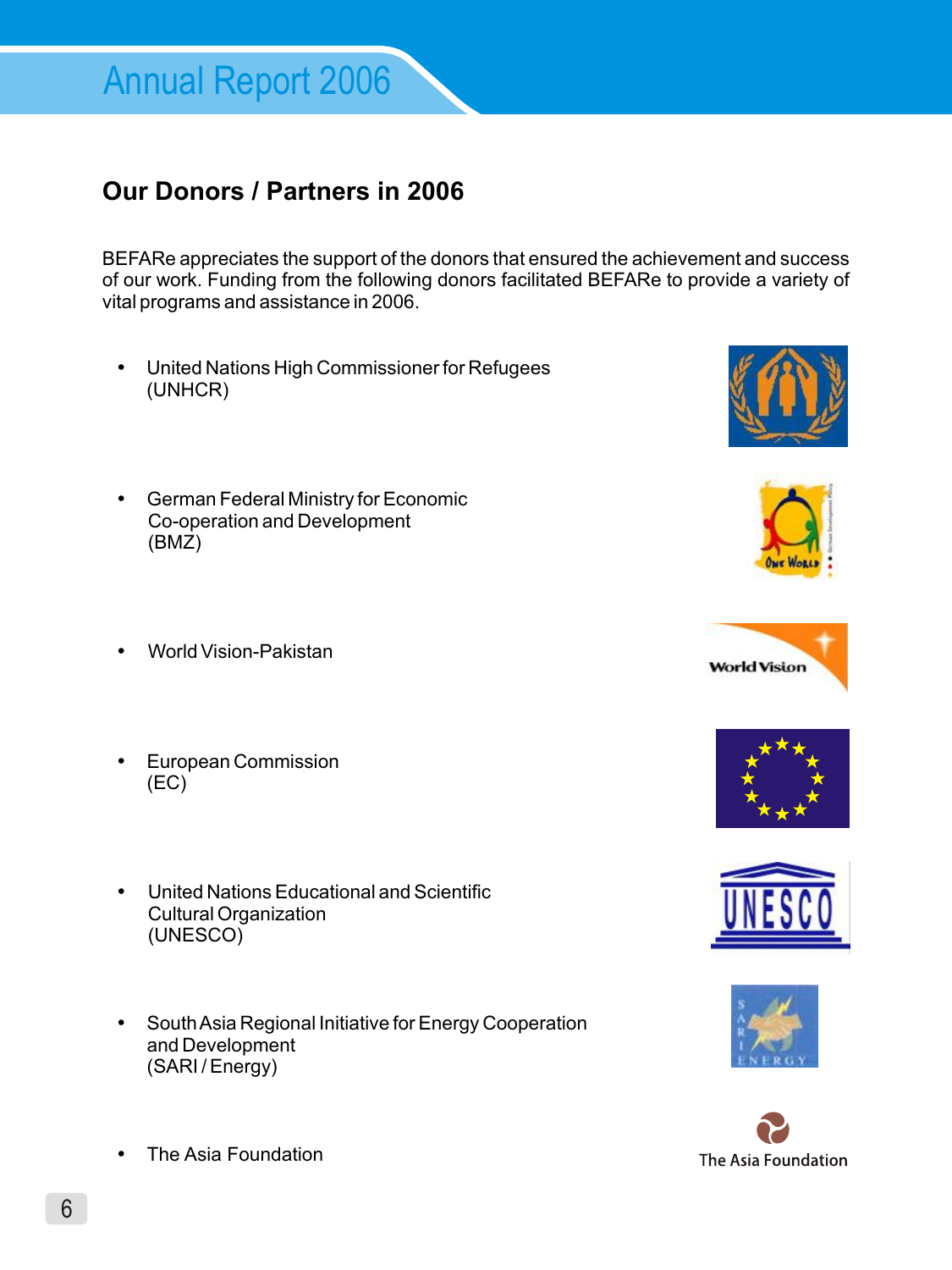# **Donors and Spending**



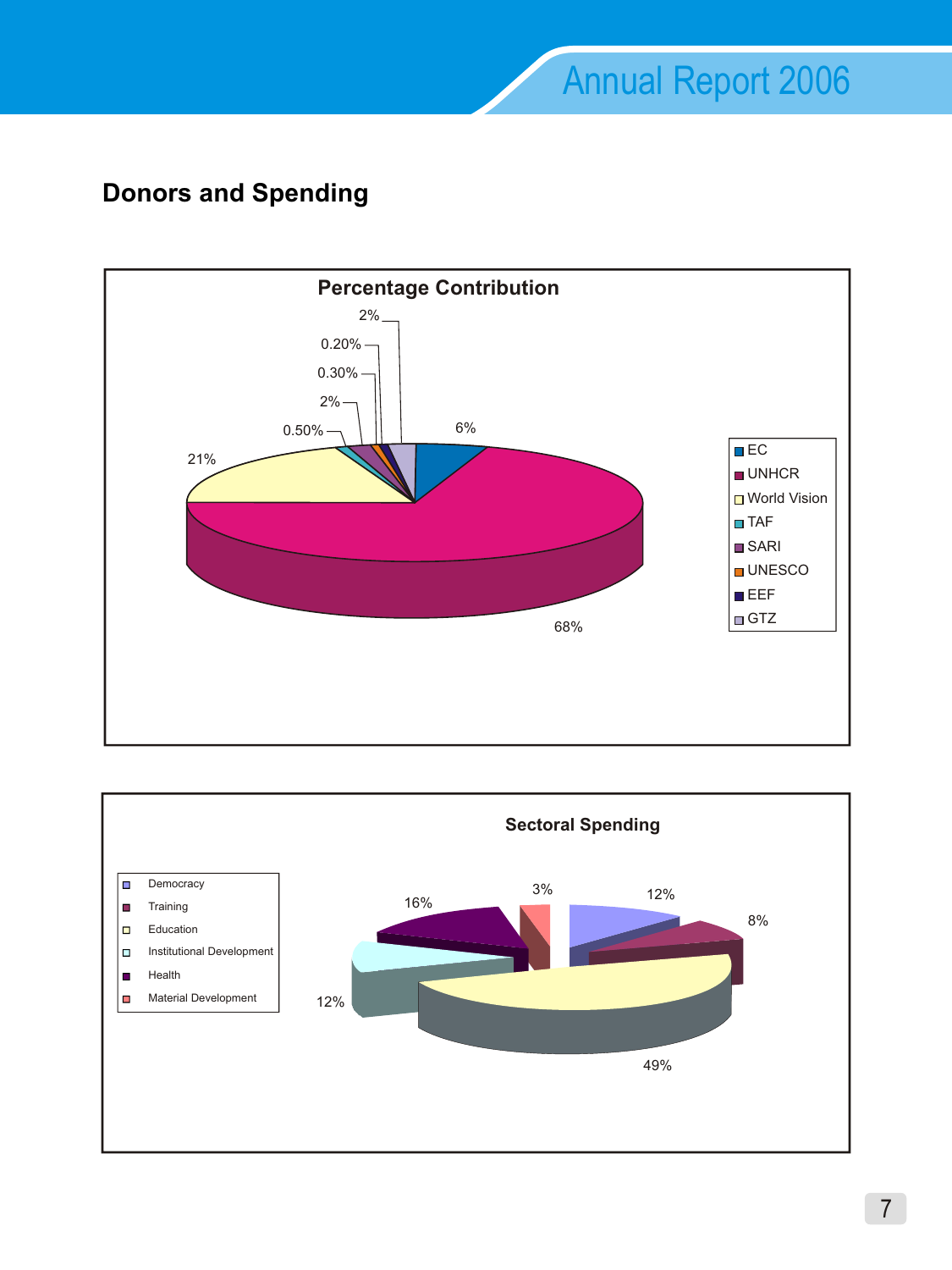# **Our Vision:**

We successfully promote institutional cooperation which contributes to sustainable social and economic development.

Our organization is strengthening its position on the national and regional arena for institutional cooperation services.

# **Our Goal:**

To improve and contribute towards better living standards of the identified displaced and underprivileged communities through interventions such as quality education, vocational & skills training, health, sanitation, micro-finance, enterprise development, poverty alleviation and socioeconomic development initiatives.

## **Organizational Structure:**

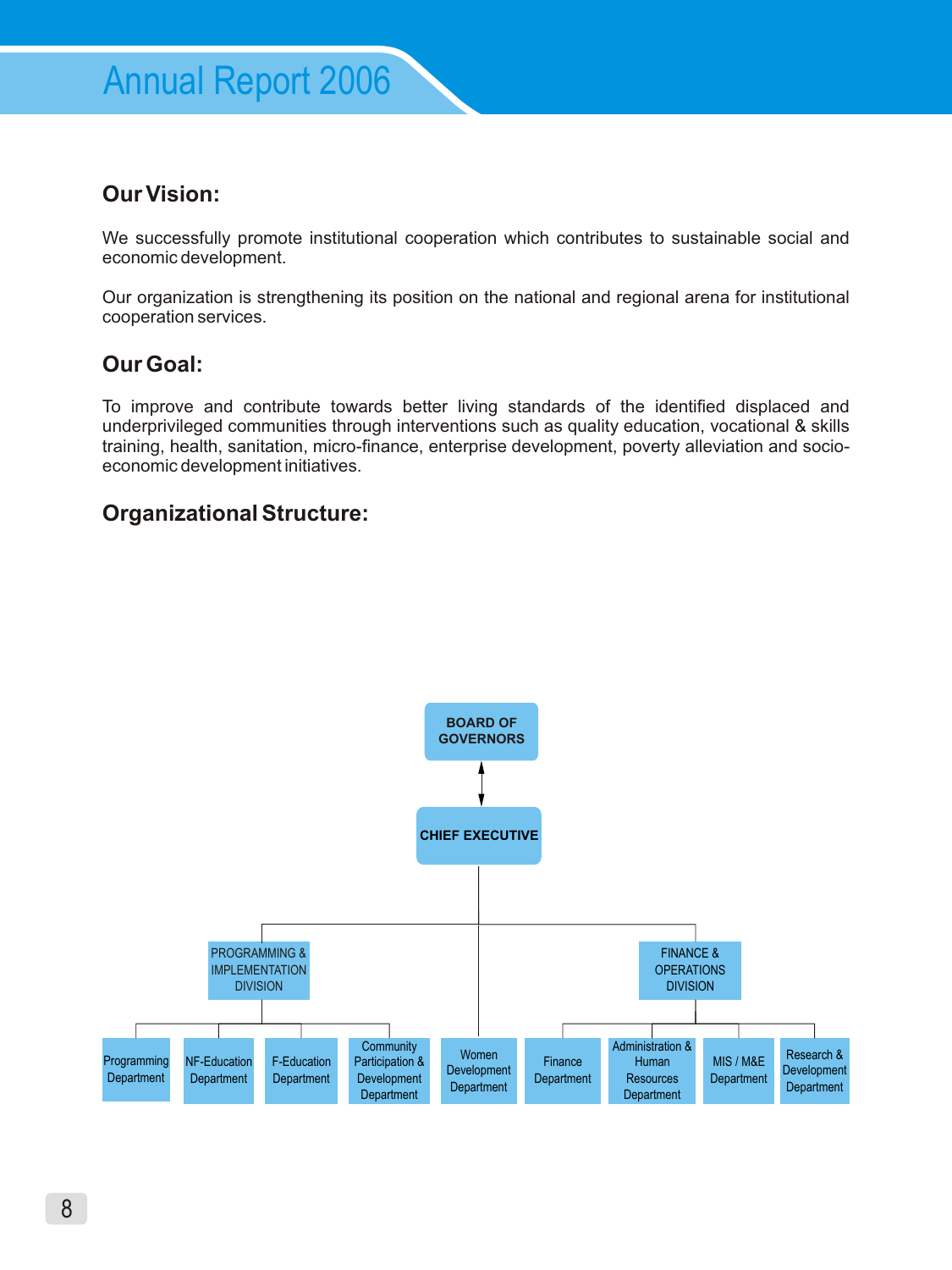# **Formal Education**

Provision of basic education has been the main area of interest of BEFARe since its establishment. In terms of education, the interventions that have been made in various educational areas range from helping non-functional government schools to establishing and supporting schools in emergency areas, organizing specific capacity building teacher trainings, engaging and mobilizing teachers, students and communities. The other tier of our work has dealt with advocacy on various educational issues, especially those related to access and quality of education and focusing on health, human rights, gender and peace.

During 2006, BEFARe was active in providing education through the following projects:

## **Community Oriented Primary Education (COPE)**

According to the United Nations High Commission for Refugees (UNHCR), Community Oriented Primary Education (COPE) being implemented by BEFARe is the world's largest refugee education project. The COPE sub-project was initiated by BEFARe in 1996 with the financial assistance of UNHCR and has continued since then. As part of the responsibilities in 2006, it catered to 164 schools in different Afghan refugee camps with a teaching staff of over 1,200; providing educational opportunities to approx. 70,000 students. The activities were implemented through the sub-offices of BEFARe in Abbottabad, Kohat, Mardan, Peshawar and Timergara.



*Boys class in progress An outdoor girls class*



The confidence which UNHCR has demonstrated in BEFARe by regular provision of financial support for this sub-project through all these years gives high prestige to the organization in the eyes of international humanitarian organizations. BEFARe looks forward to another year of successful implementation of the COPE project (Annexure 1-9).

# **Important events of the COPE project:**

## **Annual examination result analysis for the year 2005- 2006**

The Monitoring and Evaluation / Management Information System (MIS/M&E) department at BEFARe compiled the annual examination report of COPE schools for the academic year 2005- 2006. The report encompassed various variables of performance measurement of COPE implementation. The report included topics like students' enrolment, dropout, primary completion /survival rate etc. The report provides detailed figures for the academic year including the cohort survival of the batch 2000-2001 as compared to 2005-06. Detail analytical report is available on demand.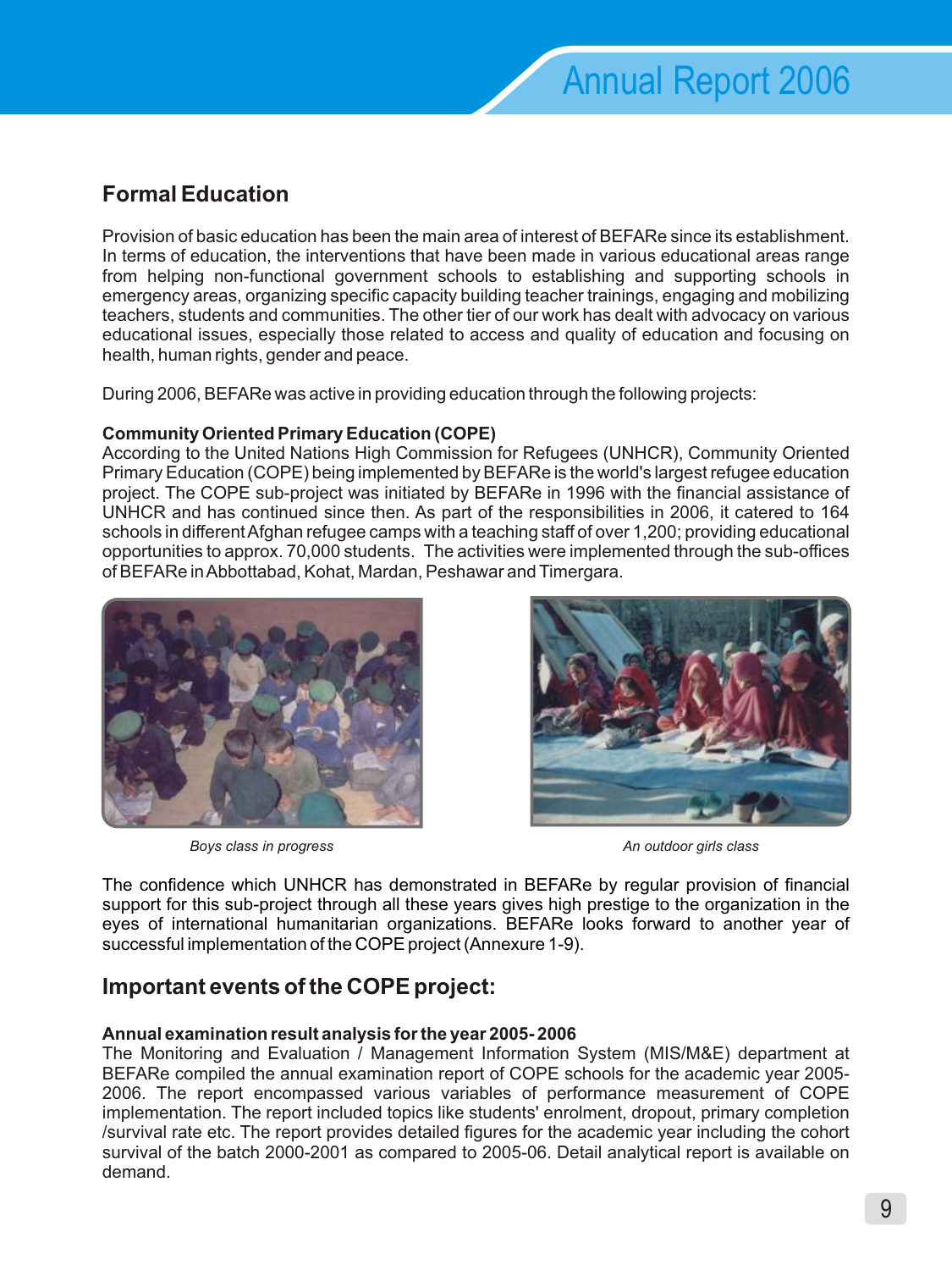#### **Financial Contribution of Communities**

As part of its implementation responsibilities, BEFARe has been regularly involving the communities to support education services through their active participation. This was well reflected in 2006 when more than 4.5 million Pak. Rupees was raised by the SMCs representing different schools being implemented by BEFARe in NWFP. The financial contributions made by the community were spent on various activities such as construction of additional classrooms, repair and maintenance of classes, payments for leases and utility bills, purchase of classroom items etc. Book keeping and record of expenditure was also maintained at each school as part of open books policy of BEFARe.

#### **Award of Financial Benefits to the Retrenched BEFARe- UNHCR Staff**

A large number of staff working under Community Oriented Primary Education (COPE) project financed by the UNHCR were retrenched during the past few years. To compensate the loss of employment, UNHCR agreed to provide them retrenchment benefits in recognition of their services in the successful execution of the COPE sub-project. As part of the exercise, more than 1,700 staff members including head teachers (HTs), teachers, Field Education Supervisors (FESs), watchmen and main office staff who were retrenched between February 2004 to December 2005 were paid retrenchment benefits. The payments process started from 27 March and lasted till 17 April. Auditors from UNHCR in coordination with BEFARe staff distributed the benefits to the retrenched staff as per the criteria decided by UNHCR.

# **Emergency Schools in Bissian Army Camp, Balakot**

Immediately after the earthquake of October 8, 2005, BEFARe also contributed by becoming active in the educational rehabilitation of the affected areas. The intention was to provide education to the traumatized children until the revival and functioning of regular schools. As an interim measure it established two schools in Bissian camp, Balakot with assistance from UNESCO.





*Emergency* c*lasses in progress in makeshift schools in Balakot*

The UNESCO-BEFARe collaboration proved very fruitful as it provided an opportunity to traumatized children in continuing their education. The local communities as well as the government authorities appreciated the time tested educational procedures of the organization which were adopted and offered to the students. Furthering its aim of educational rehabilitation of earthquake affectees, BEFARe, expanded its reach and successfully established additional 20 schools in 15 remote villages of Sirin valley with the support of World Vision-Pakistan.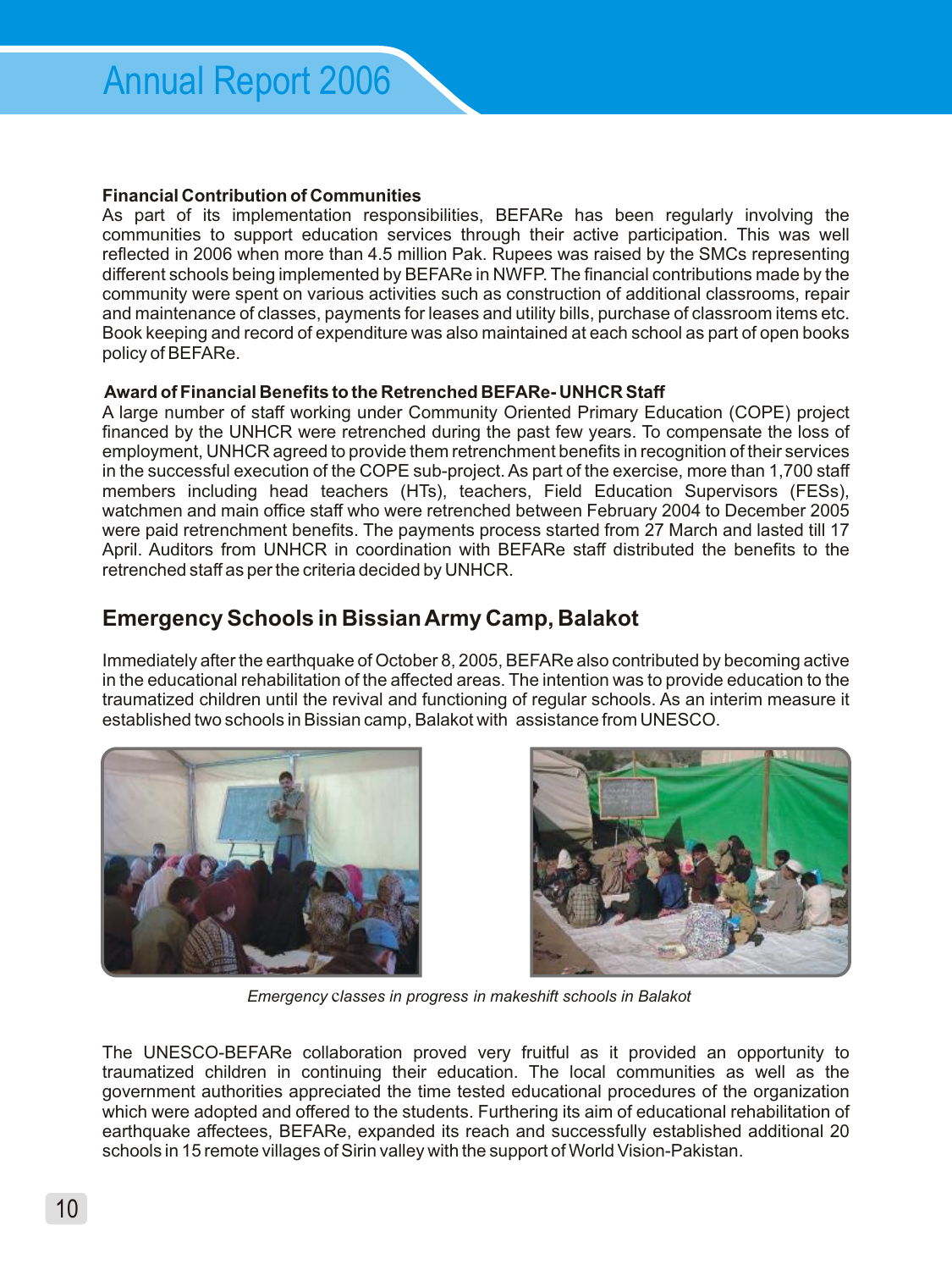## **Sirin Valley Emergency Education Sub-Project Supported by World Vision-Pakistan**

The sub-project was launched in January 2006 and has been successfully implemented in the Sirin Valley of district Hazara. Under the project, BEFARe established 20 schools in one of the most inhospitable areas of the district. It also formed community organizations (COs) in form of SMCs and encouraged communities to participate in the educational affairs of their children. Specific community training interventions through the SMCs were delivered to provide cost effective project implementation in the target area. At the end of 2006, the project was providing education to over 1,800 students. The teachers in these schools were also supported through on-the-job training to ensure regular learning outputs resulting in enhanced retention levels.

The administrative and supervisory staff of the sub-project regularly visited the schools in order to have a continuous overview of the teaching and learning environment as well as to analyze the physical conditions of these schools (See Annexure 13 - School statistics).

# **Non-Formal Education**

**Activities of Mother and Child Health Care (MCH) Program in the Earthquake Affected Areas** BEFARe, in partnership with World Vision initiated the MCH project in October 2006 centering on pre and post natal care in seven union councils of the earthquake affected areas of Mansehra district. By involving community members and especially village leaders in the initial assessments, field implementation and evaluation of the program, World Vision-Pakistan and BEFARe are expecting to build a strong base for sustainable improvement in the earthquake affected communities. The MCH project offers opportunities particularly to women to not only acquire and develop a life skill but also apply it in their daily lives for the better health conditions of their immediate family members. The initiative is to directly benefit 2,000 women, and indirectly, to positively affect some 12,000 men, women and children. The project benefits another 100 females who will be trained as instructors for the preventive health course. The MCH program incorporates best practices on community based health prevention for women, mothers and children. Inputs include mother and child health kits, course materials, tape recorders, cassettes, flip charts, posters etc.





*Class in session Sub-project office at Sacha Kalan*

The project covers 95 villages in 7 union councils of earthquake affected areas of Sirin valley. Major activities include training of 100 MCH instructors implementation of 100 courses, regular monitoring and supervision including impact evaluation of the intervention.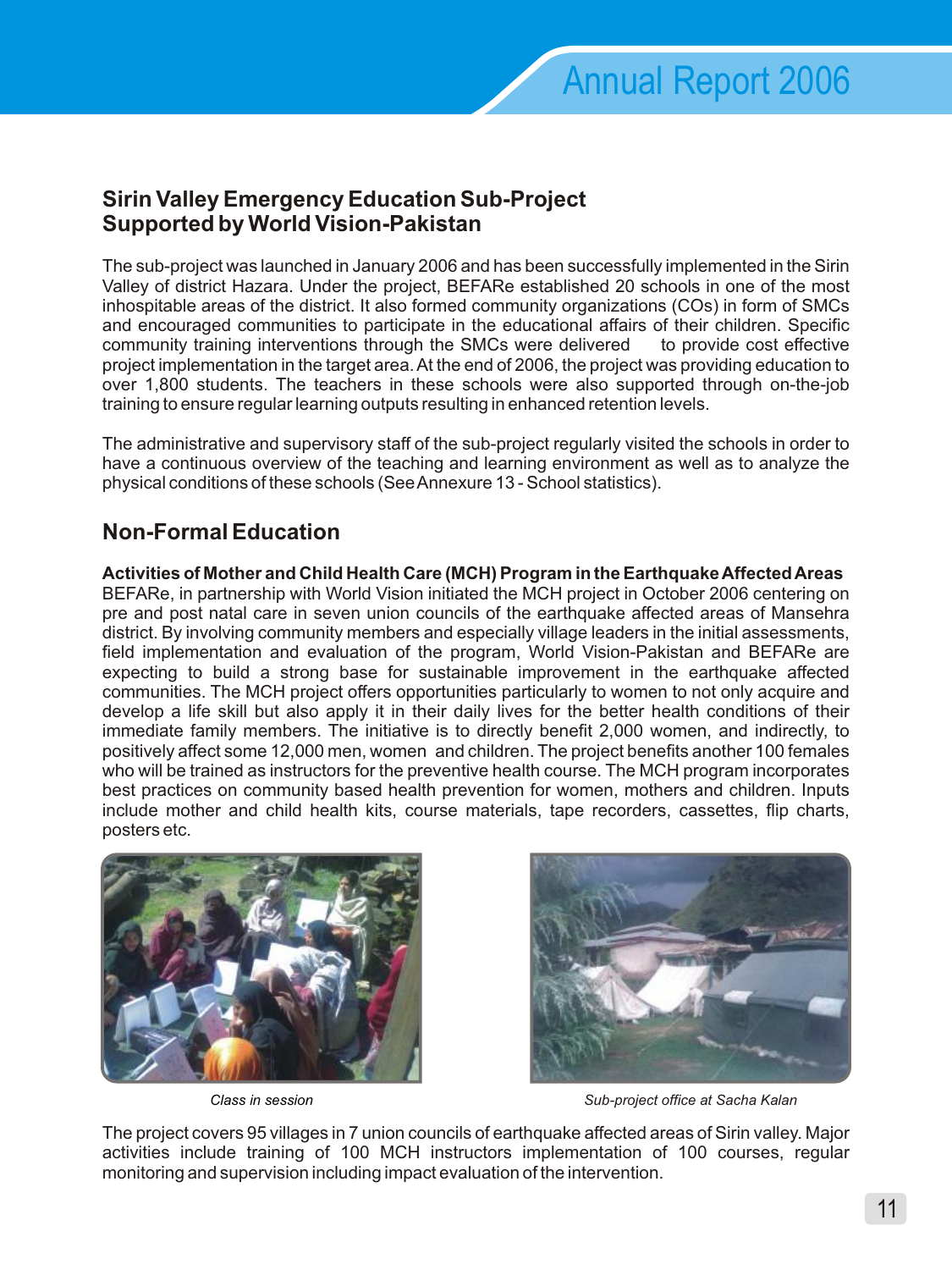

*Discussions on MCH courses with community females Project team conducting NAS*



The activities envisaged under the sub-project are expected to complete within a period of twelve months ending in September 2007. The project is thus divided into 3 phases that include a Needs Assessment Survey (NAS) of 3 months, followed by two batches of 4-month courses of MCH training. Aone-month activity pertaining to project evaluation is to be performed in the last month of the project period. NAS as part of the start up activity has already been completed. Detailed NAS report is available for reference.

The local and national media has shown keen interest in the ongoing MCH program. Many journalists have visited the project and have held meetings with the project team. The pace and progress of the project has been reasonably reported by the print media. (Annexures 10 -12).





*Project orientation session being held in Peshawar*

# **Initiatives on HIV-AIDS**

**World Vision-Pakistan Supported Sub-project on Capacity Building and Orientation of Identified Communities on HIV/AIDS** 

In October 2006, the project of HIV/AIDS pertaining to capacity building of the target communities was successfully concluded after achieving all the targets. The objectives of the sub-project was to orient and build capacities of BEFARe school teachers and SMC members in refugee camps and catchment areas covering local communities, on HIV/AIDS prevention, testing and treatment.

The project was started in July 2005 and successfully concluded in September 2006. Under the sub-projects teachers and SMC members were trained to create awareness on the subject issue of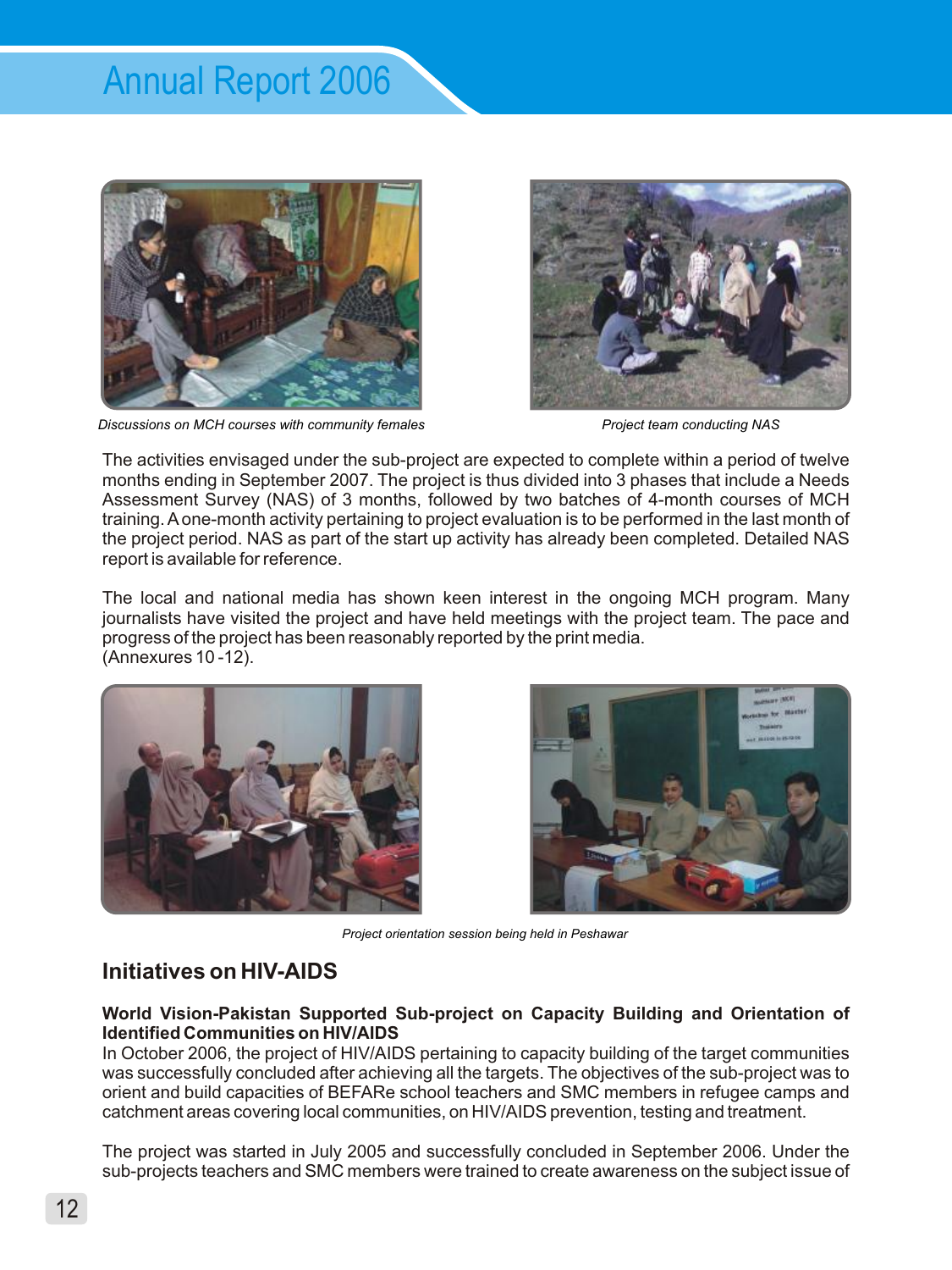HIV/AIDS within their respective communities. The initiative enabled the communities to be more cognizant about the ways and means adopted for the prevention of HIV/AIDS and also to build capacities of the people to check the further spread of this dangerous virus.

The sub-project on HIV/AIDS successfully achieved positive behavioral changes and provided extensive sensitization under the World Vision-Pakistan component through:

- § Staff orientation on HIV/AIDS for generating amplified public impact
- Selection of pre-identified target areas, communities and identification of areas in consultation with communities (both Pakistani and refugees) on HIV/AIDS
- § Community organization, orientation and capacity building of the target groups on HIV/AIDS and related issues





*Male group learning in progress Community is aware and actively supports the project*

BEFARe also developed a training manual which was used for orientation and capacity building measures on HIV/AIDS. The manual was effectively applied in the implementation of the subproject and is useable for practical applications of best practices and methodologies for future initiatives. More than 2,000 resource persons were provided with extended knowledge on HIV/ AIDs and how they could contribute in addressing this issue at their community level (Annexure 14).





*Training session in progress Participants of the HIV / AIDS training session*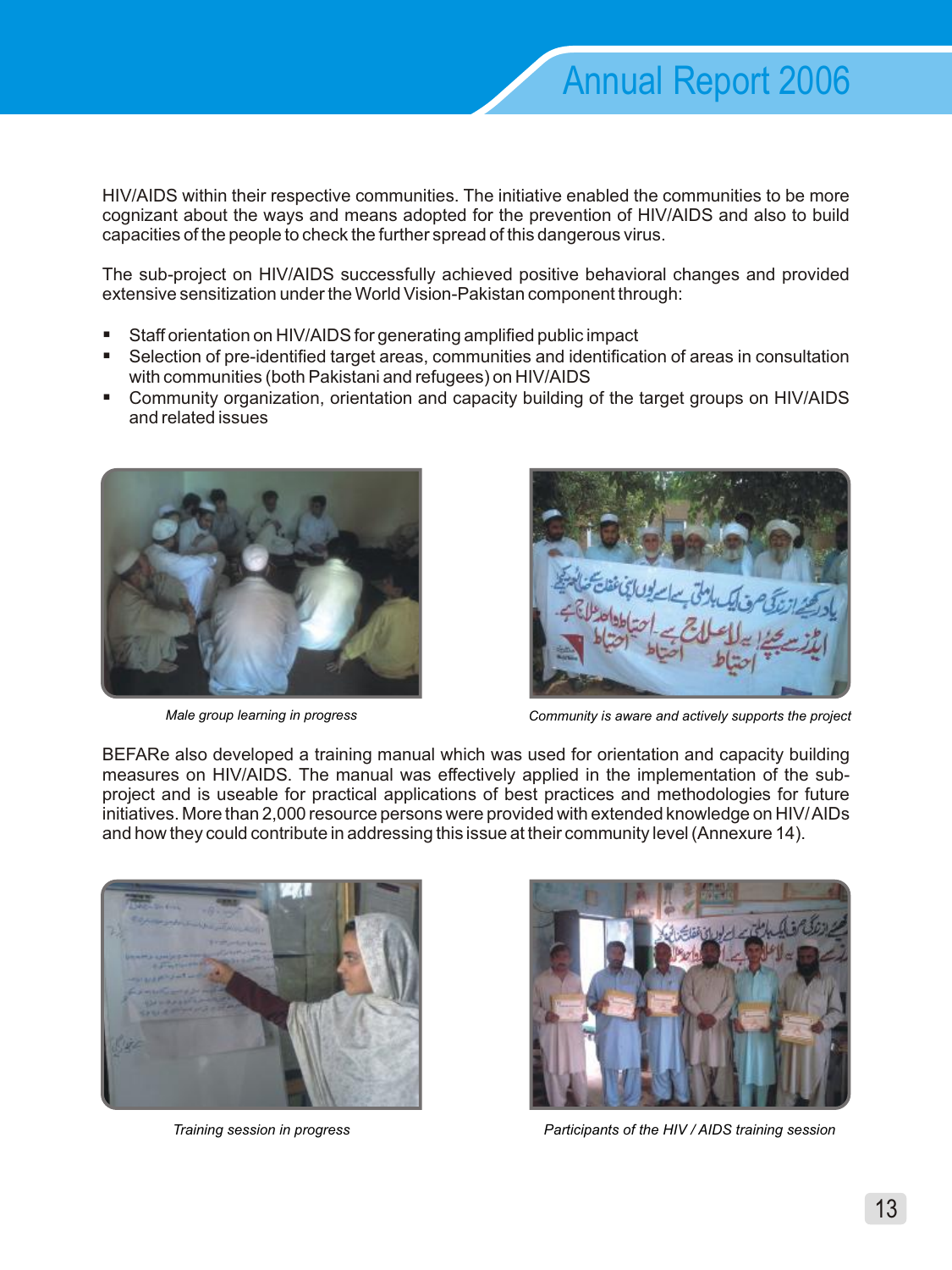# **Democracy and Devolution**

#### **European Initiative for Democracy and Human Rights (EIDHR) Sub-Project**

In March 2006, the first phase of the EIDHR sub-project implemented in Peshawar, Charsadda and Attock came to an end with major achievements in all of its objectives. Encouraged by the positive response of the target communities, a similar sub-project was offered in the districts of Mardan, Abbottabad and Chakwal with the target to train 1,128 female councilors in 188 union councils of the three additional districts.

Under the project, the female councilors of these districts are being provided with political training on present-day applicable issues such as leadership, role and responsibilities of councilors, communication, advocacy skills, developing linkages, participatory development and basics of budget development at union council levels. In addition, the trainings are also including topics on gender equality and its practical requirements in daily lives.





*The female councilors sub-project - achievements, resource exhibition and life skill activities* 

At the end of each political training, follow-up training is also being provided to the councilors so as to check the efficacy of the training imparted to them. Illiterate female councilors are also being provided with a crash course on literacy skills as part of the learning process.

#### **The following events were conducted under the EIDHR component during the year 2006**

#### **Resource Mela**

Aresource mela of the sub-project "Female Councillors Political Training and Integrated Life Skills"





*Multiple gathering of NGOs at Attock PM addressing linkages and resource mela*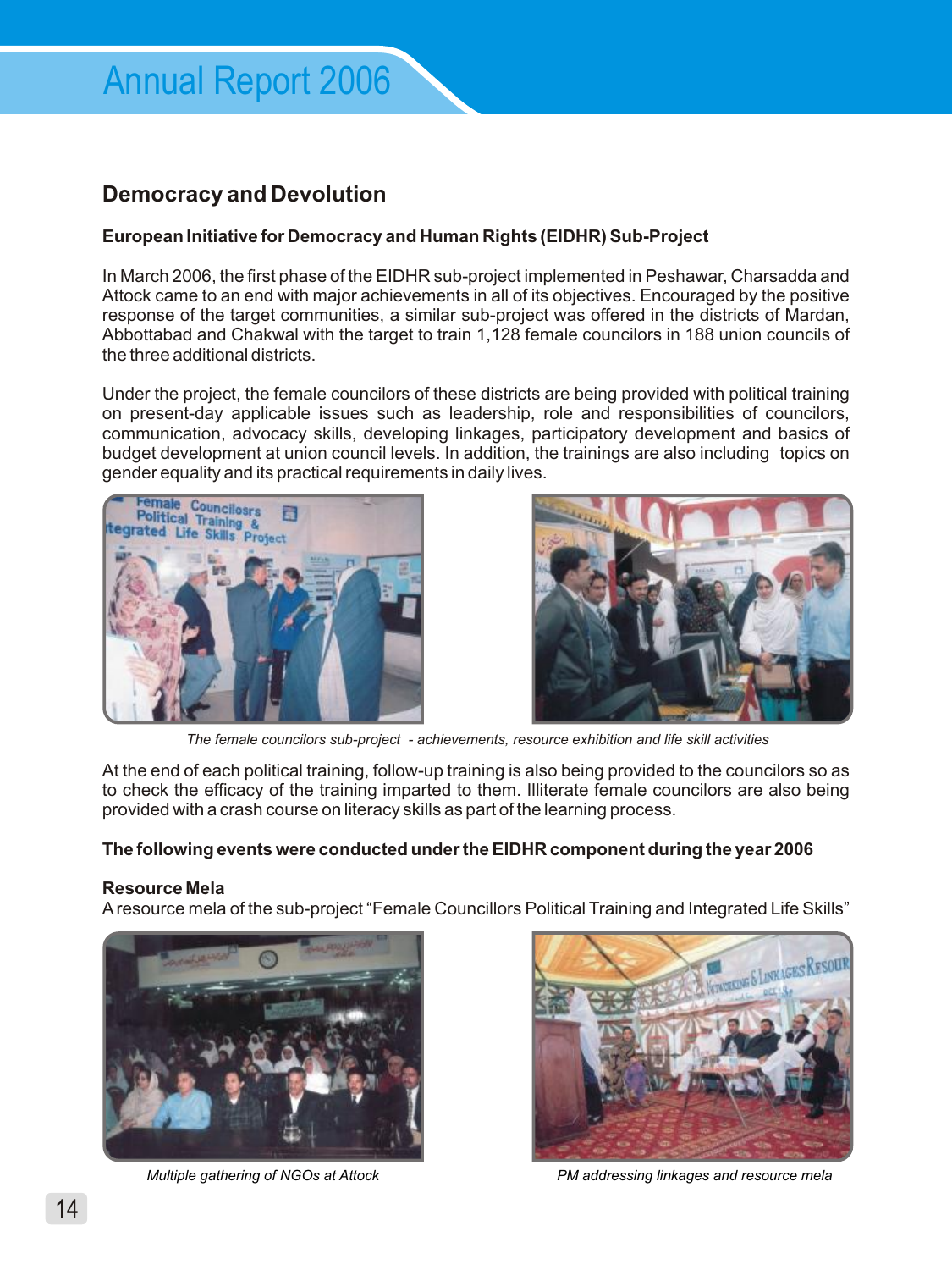was organized at Jinnah Hall Attock. District Nazim Major (retd) Tahir Sadiq was the chief guest on the occasion while BEFARe was represented by its Chief Executive, Shakir Ishaq.

#### **Seminar on Hudood Ordinance and its implications on women rights**

Women Development Department (WDD) at BEFARe organized a seminar titled 'Hudood Ordinance and its Implications on Women Rights' on 26th April at the main office in Peshawar. Prior to organizing the seminar, various meetings were conducted with judges, lawyers and experts from University of Peshawar to comprehend fully the pros and cons of Hudood Ordinance. Ms. Rakhshanda Naz, Director Aurat Foundation; Mr. Sohail Shehzad, lecturer from the Faculty of Law; including a large number of students attended the seminar.



*Capacity building practicals – political training Councilors focus on training*



#### **One Day Seminar on Sensitization of Nazims and Naib Nazims**

Aone day seminar was also conducted by the Women Development Department (WDD) as part of the sensitization process of the nazim and naib nazims of district Mardan under the EIDHR initiative.The participants especially the union council nazims and naib nazims greatly appreciated the intervention and emphasized its continuance for a healthy political culture in Pakistan.

#### **Women Education and Female Councilors Training at BEFARe**

The EIDHR sub-project component financed by European Commission (EC) conducted another Networking and Linkages Resource Mela at Town Hall, Charsadda. District nazim, naib nazim, Director Literacy, Deputy D.E.O Women Education and Project Manager Women Development Department addressed the occasion. The speakers highlighted importance of educating women particularly in countries like Pakistan where female literacy rate was quite low. The speakers highly appreciated the exclusive steps taken by BEFARe to elevate the educational standards of the illiterate women councilors elected during the last local bodies elections. The chief guest in his address remarked that the effort of BEFARe to ensure participation of 70% female councilors in these trainings was praiseworthy.

#### **Inauguration of Networking and Linkages Resource Mela at Nishtar Hall, Peshawar**

Another Resource Mela was conducted for all the female councilors of district Peshawar as part of a refresher training seminar. The mela was also geared to develop linkages with relevant departments and line agencies in order to strengthen the role of women councilors for effective implementation of development programs in their respective constituencies. BEFARe, Departments of Health, Social Welfare & Women Development, Police, NADRA, ILO, local NGOs, Frontier Foundation Welfare Hospital, and other organizations participated in this mela. A delegation from the European Commission (EC) Islamabad was also represented on the occasion.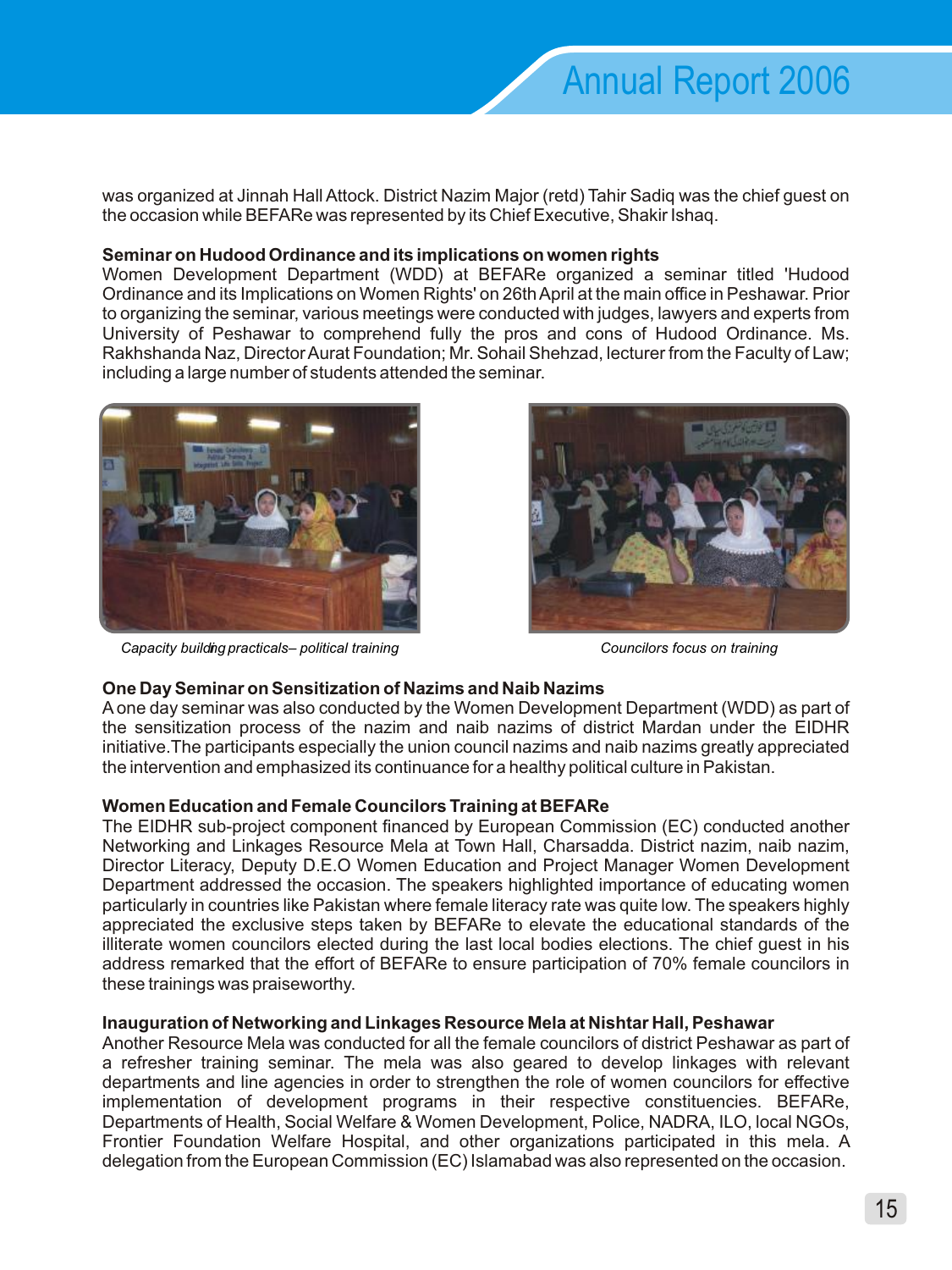## **Energy Conservation**

#### **Capacity Building on Energy Conservation ASARI-Energy sub-project**

Shortage of energy resources is one of the major concerns which the world is facing in the current millennium. The economic cost of major energy resources is rising and almost all countries in the world are competing to find alternate energy means. The sub-project on capacity building initiatives on energy conservation in identified areas of NWFP, financed by the South Asia Regional Initiatives / Energy (SARI/Energy) was formally initiated in 2005 and successfully concluded in 2006. BEFARe's initiative to build capacities of the communities to conserve energy resources under the project was a step towards achieving behavioural changes towards energy conservation. Such practical steps are expected to educate masses in efficient use of energy resources for a better tomorrow.





*Male and female trainings in progress*

The project implementation also included development of training manual on energy conservation and efficient use of available resources.

The energy conservation project initiated with the financial assistance of SARI/Energy achieved its target of training over 2,000 identified community members and 1,000 teachers on the efficient use of local energy resources. The training sessions incorporated practicing of specific techniques and measures to efficiently utilize the available limited energy resources. The trainees were also provided with recommendations to use fuel efficient cooking utensils and how those utensils were economically viable. Overall, a participatory approach was adopted during the workshops. It is expected that these 3,000 trained individuals along with their family members and the subsequent





*Discussion on energy conservation Practical demonstration of fuel efficiency*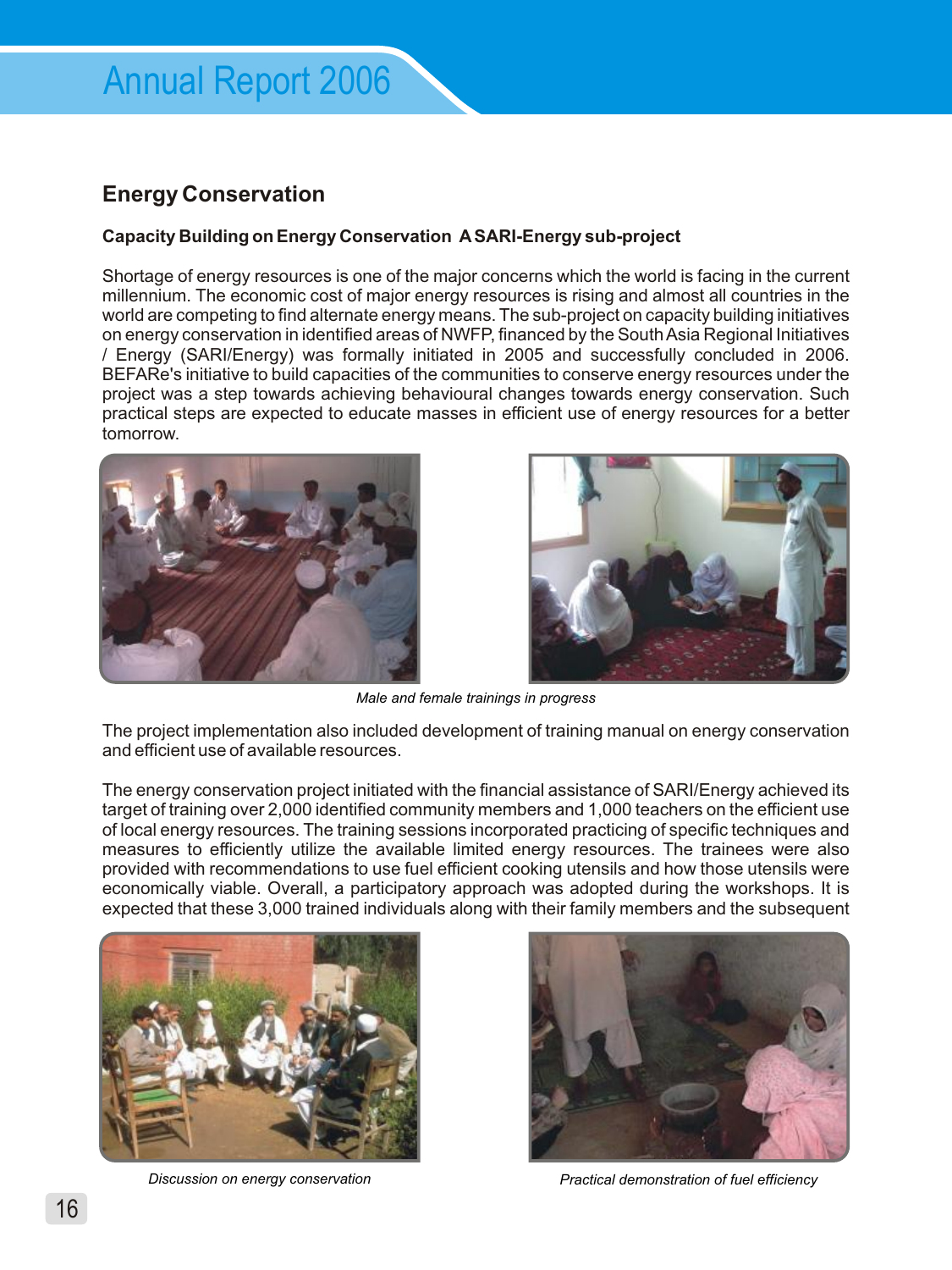large number of students who were made aware of energy conservation measures, would retain and share their knowledge and experiences with their peers and other community members. More than 40,000 community members have also indirectly benefited from this intervention since its completion.

# **Workshops / Seminars / Delegations**

#### **TOT Workshop on Minimum Standards of Education in Emergencies (MSEE)**

As part of Inter-Agency Network for Education in Emergencies (INEE) Working Group on Minimum Standards for Education in Emergencies (MSEE), BEFARe organized and hosted a "Training of Trainers (TOT) Workshop for South Asia" in Lahore from 21-23 February, 2006. 25 participants belonging to various South Asian organizations of Afghanistan, Nepal, Bhutan, Sri Lanka, India, Bangladesh and Pakistan participated in the workshop. The MSEE (TOT) workshop was third in a series of several regional TOTs (Anglophone, Francophone Africa, Asia, Latin America, the Caribbean, the Middle East and North Africa, North America and Europe) that were carried out between January - July 2006. The goal of the MSEE (TOT) process was to create a cadre of trainers based in regional capitals who will use training and other organizational and individual learning strategies to institutionalize the Minimum Standards within their agencies. The Training of Trainers workshop is expected to directly strengthen the capacity of global, regional, national and local level humanitarian response. The successful hosting of such a workshop enabled BEFARe to also acquire international recognition on event management as well.



*Participants of INEE MSEE, TOT at Lahore TOT at Lahore*



#### **Training workshop on Minimum Standards for Education in Emergencies (MSEE), Chronic Crises and Early Reconstruction held in Islamabad**

A Minimum Standards for Education in Emergencies (MSEE) training workshop in Islamabad was held on 12th-14th April, 2006. This workshop was organized two months after the Inter-agency Network for Education in Emergencies (INEE), Training of Trainers (TOTs) workshops in Bangkok, Thailand and the one in Lahore, Pakistan hosted by BEFARe. The organizers and trainers at the Islamabad workshop were from Save the Children-UK (SC-UK), UNESCO and BEFARe. The workshop during its sessions specifically focused on the educational rehabilitation related issues of the earthquake affected areas of NWFP and Azad Jammu Kashmir (AJK). The training provided an integrated approach to emergency education programming and addressed all components of the project cycle. The workshop brought together participants from UN agencies, INGOs, local NGOs and government departments from AJK and Abbottabad, Battagram, Mansehra and Balakot in NWFP. Representatives from Department of Education, Directorate of Education Extension and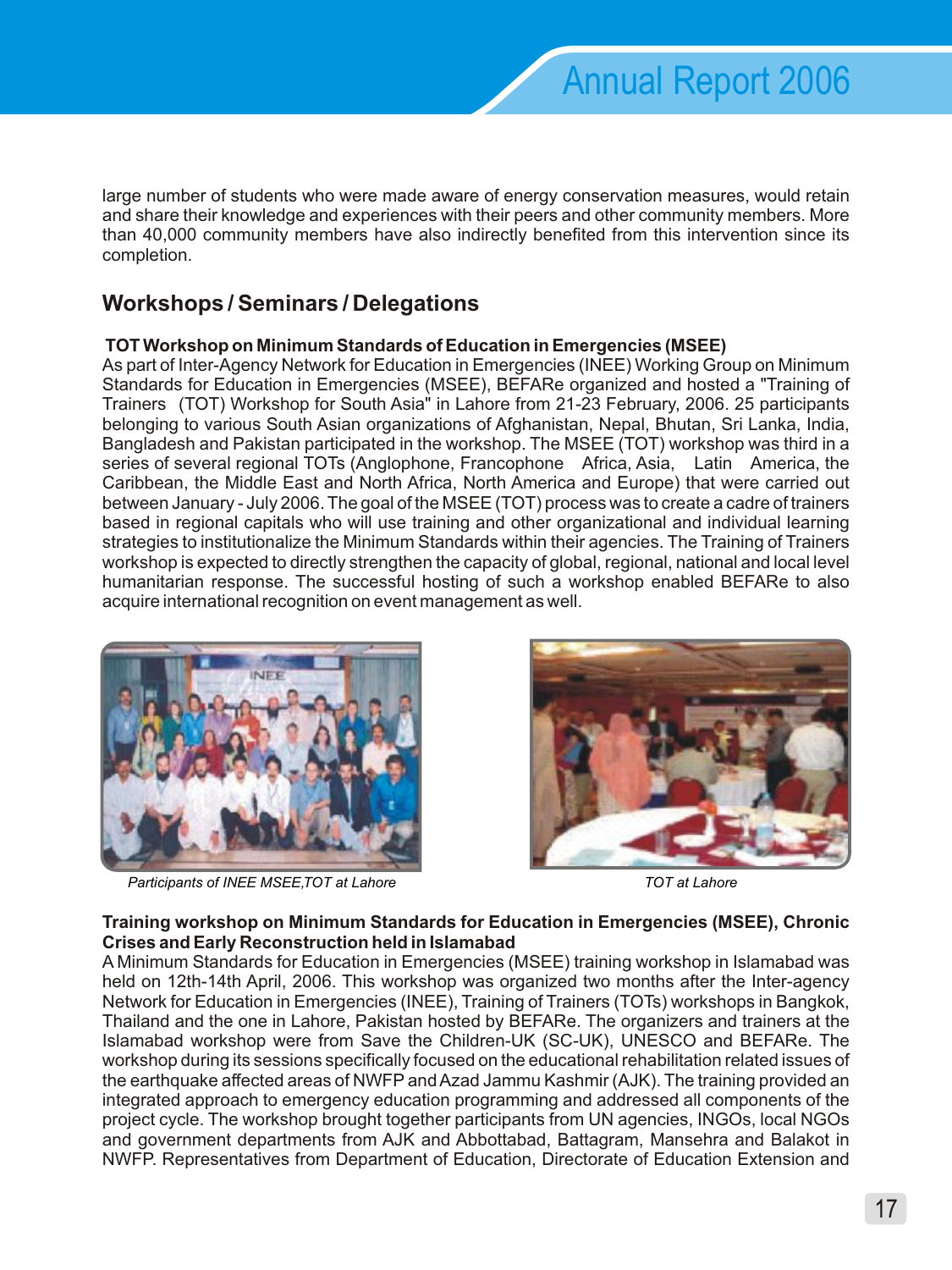Directorate of Curriculum and Teacher Education both from AJK and NWFP also participated in the workshop.





*Proceedings of the workshop*

#### **SARI / Energy, Small Grants Program Regional Grantees Meeting (RGM)**

Mr. Sayyed Jonaid Shah, Divisional Manager, Planning and Implementation (P&I) Division attended the South Asia Regional Initiative on Energy (SARI/Energy) Small Grants Program Regional Grantees' Meeting (RGM) for Round V, in Kathmandu, Nepal in August 2006. The RGM provided an opportunity to the organization to update SARI/Energy implementing partners and other regional stakeholders on the progress and to share lessons learned, obstacles encountered and methods of overcoming them. The primary objective of the RGM was for each grantee to present their findings and outcomes with a view to reach an agreement on workable models to increase regional energy cooperation and trade. Representatives from US-AID, India, Nepal, Winrock International, Ministry officials of Nepal and a large number of print and electronic media personnel were also present. The workshop also entailed field visits to interior Nepal.

#### **World Vision Delegation Visited Emergency Education Schools of Sirin valley**

In October Mr. Tim Costello Country Director WV-Australia, Mr. Graham Strong, Country Director, WV-Pakistan along with World Vision-International and national staff visited BEFARe emergency education schools in Sirin valley financially supported by World Vision Pakistan. Mr. Shakir Ishaq, Chief Executive, BEFARe and Mr. Wajid Ali Shah, Project Manager Formal Education Department were present to welcome the guests. BEFARe personnel gave a presentation regarding the background, establishment and performances of these schools. The project administrator also gave a briefing about the activities in all the 20 schools from January 2006 till October 2006.





*School children with visiting delegation CE with International staff of World Vision*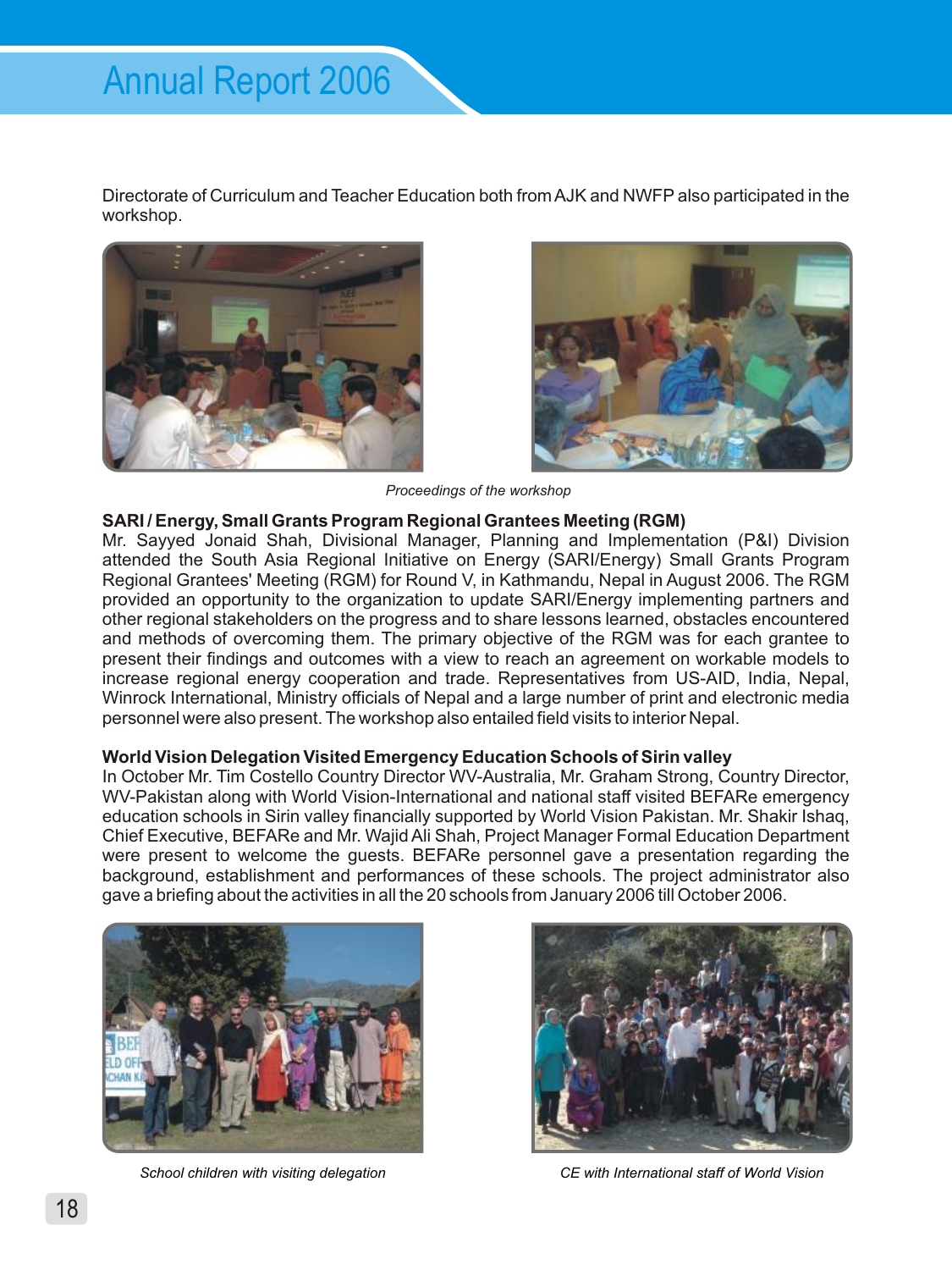The project was appreciated as a model for its effectiveness and suitability in emergency conditions by Mr. Tim Costello and Mr. Graham Strong. Later, the team visited GPS Chilyani and met with BEFARe and government teachers, community members and the school children.

#### **National Round Table on Refugee Affected and Hosting Area (RAHA)**

In November, BEFARe organized the national round table for Refugee Affected Hosting Areas (RAHA) organized by CCAR and UNHCR was held in Islamabad. Mr. Shakir Ishaq represented BEFARe on the occasion. The round table discussed various development oriented approaches towards improving the living condition of refugees and services in RAHA to ensure development oriented approaches towards improving the living condition of refugees and services being provided in RAHA so as to ensure both the Afghan refugees as well as the local host communities that they could benefit from the initiative in the long term.

# **Highlights**

#### **BEFARe's partnership with Asia Foundation (TAF)**

BEFARe established a partnership with the Asia Foundation to support a First Time Voters' Education Program focusing development of capacities of teachers of various degree colleges and deeni madaris to further pass necessary information on voter registration and voting procedures to students of these institutes. Acivic education supplement covering voting procedures etc. was part of the project to be taught under this program. Various degree colleges of NWFP where the trainings are planned, were identified till the end of the year. Formal trainings are to be initiated and completed by April 2007.



*Interaction for voters education is underway Workshop for training of college teachers*



#### **BEFARe Annual Staff Meeting**

The annual meeting of BEFARe staff was held in Nathia Gali on 15 and 16 June. The annual staff meeting provides a good opportunity to all members of the organization to meet and discuss issues in an informal environment. All staff members from the main office and sub offices participated in this annual gathering.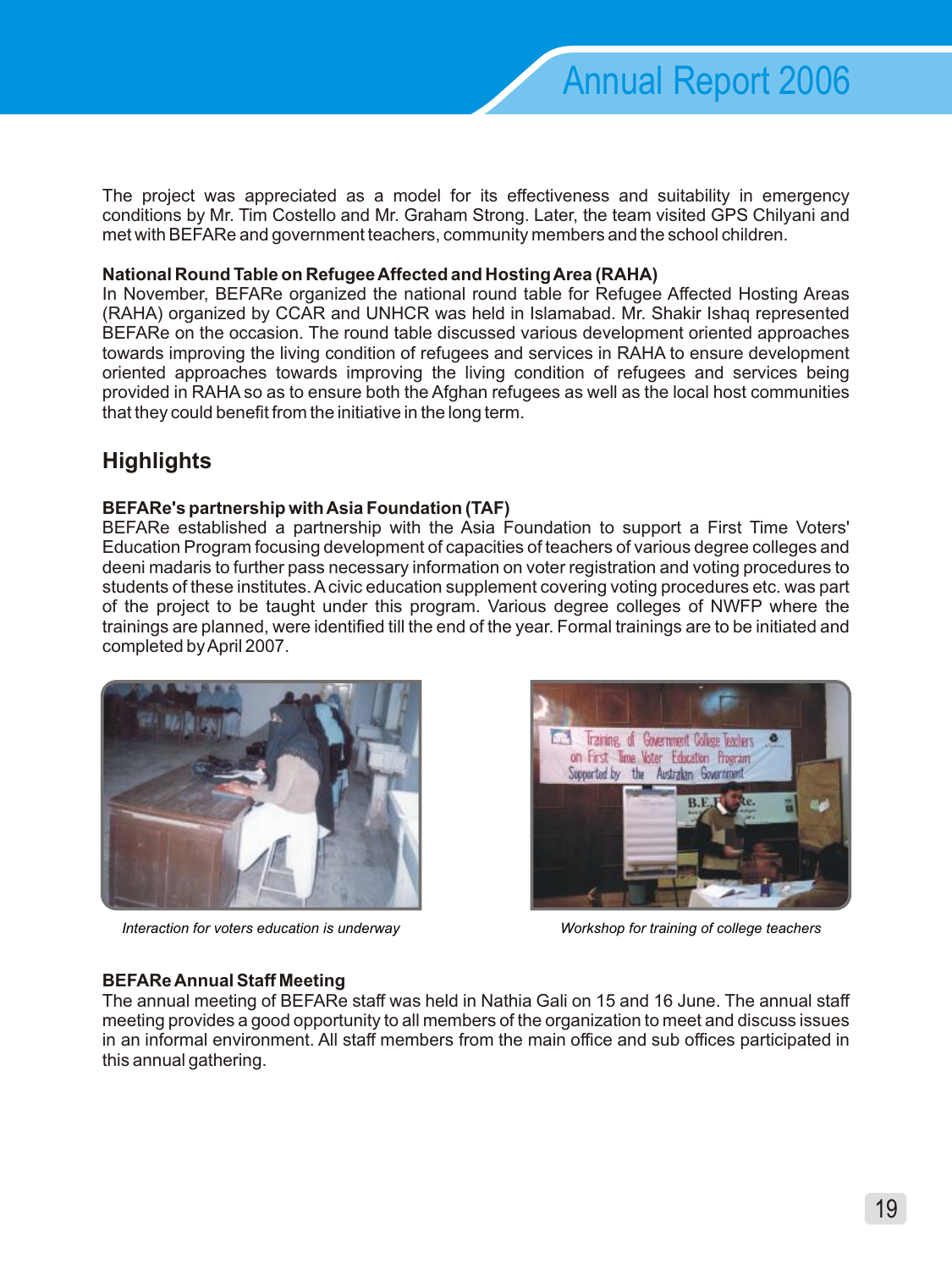



*BEFARe staff members at Nathia Gali*

#### **Network for Electoral Participation (NEP) Membership**

During the year, BEFARe was registered as a member of the Network for Electoral Participation (NEP) a joint venture project of United Nations Development Program (UNDP) and Election Commission, Government of Pakistan (GOP). The membership was awarded for the year 2006- 2007. The registration is a requisite of UNDP-GOP venture for consideration of any project proposals submitted to them in the related discipline.

| S. Nn. 203           | Membership No. NEP-206/NWFP                                                                 |
|----------------------|---------------------------------------------------------------------------------------------|
|                      | CERTIFICATE OF NEP MEMBERS                                                                  |
| It is certified that | <b>HEFARe</b>                                                                               |
|                      | Peshawar                                                                                    |
|                      | is granted membership of Setwork for Electoral Scurticipation (SEP) for the year 2006-2007. |

#### **BEFARe New Sub-Office Established**

On Wednesday, December 20th, Mr. Shakir Ishaq, Chief Executive, formally inaugurated the Manshera sub-office of BEFARe. Mr. Jonaid Shah, Divisional Manager (DM) Programming and Implementation, Mr. Wajid Ali Shah, Project Manager (PM) Formal Education (FE), Mrs. Waheeda Farouk Adam, Project Manager, Mother and Child Health (MCH) program and the personnel of Abbottabad sub-office were present at the occasion. The establishment of the sub-office has further strengthened and expanded the outreach of the organization.

#### **BEFARe is Registered in Afghanistan**

With its outstanding performance in emergency education in Pakistan, BEFARe has been registered by Ministry of Economy, Government of Afghanistan as an international NGO. The certification was provided as a realization of the potential which BEFARe has for the provision of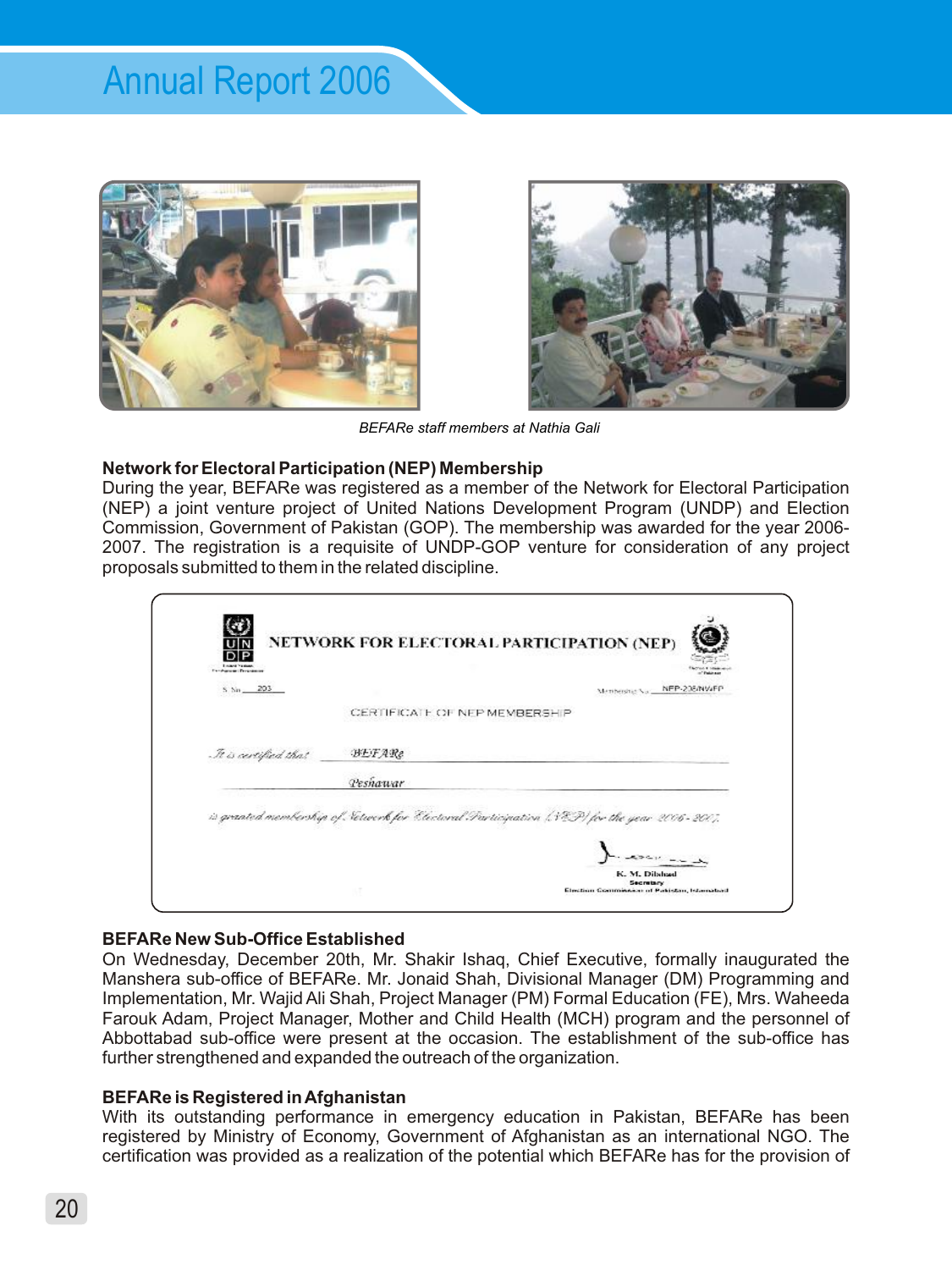education to Afghans and acknowledging the services which BEFARe provided to Afghan refugees in Pakistan. BEFARe has already been recognized by Afghan government as a certifying authority for issuing of teacher training and school leaving certificates for all Afghan teachers repatriating to Afghanistan.



*Copy of certificate of registration*

#### **ISO Surveillance Audit**

BEFARe had earlier installed a process of Total Quality Management System (TQMS) at its Head Office in Peshawar and was certified as an ISO 9001:2000 organization by Moody's International in January 2005. In July 2006, a surveillance audit was again performed to ensure that the quality standards were being maintained. The audit was conducted successfully and the ISO 9001-2000 certification of BEFARe was endorsed for another year. The extension reflects serious commitment of BEFARe as an organization in maintaining and ensuring high quality standards in the delivery of its various developmental services.

# **Manuals / Publications**

#### **Development and Compilation of Teaching Materials for Earthquake Affected Area Schools**

Research and Development (R&D) department remained proactive in the development and compilation of handouts for the Master Trainers (MTs) of BEFARe schools in the earthquake affected areas of Jabori and Balakot. The purpose of these handouts revolves around issues of earthquake affected children and suggested strategies to solve their educational issues, the problems of physically handicapped children and how they could be helped, the psychological needs of the traumatized children, the motivational techniques for the traumatized children, lesson planning etc. The themes are unique in a sense that they deal with issues which were rarely dealt by the educationists especially in Pakistan. Since the issue of educational rehabilitation of the earthquake affectees is new to Pakistan the handouts are expected to be very helpful in restoring educational setup in the areas hit by the earthquake.

#### **R&Ds developed Training Manual on Mother and Child Health Care (MCH)**

The Research and Development (R&D) department successfully finalized the development of the training material for the Mother and Child Health Care (MCH) program. The material has been developed in Urdu for the local community comprising of a total of 15 units incorporating contents on preventive health and messages on pre and post natal care, vaccination, pregnancy related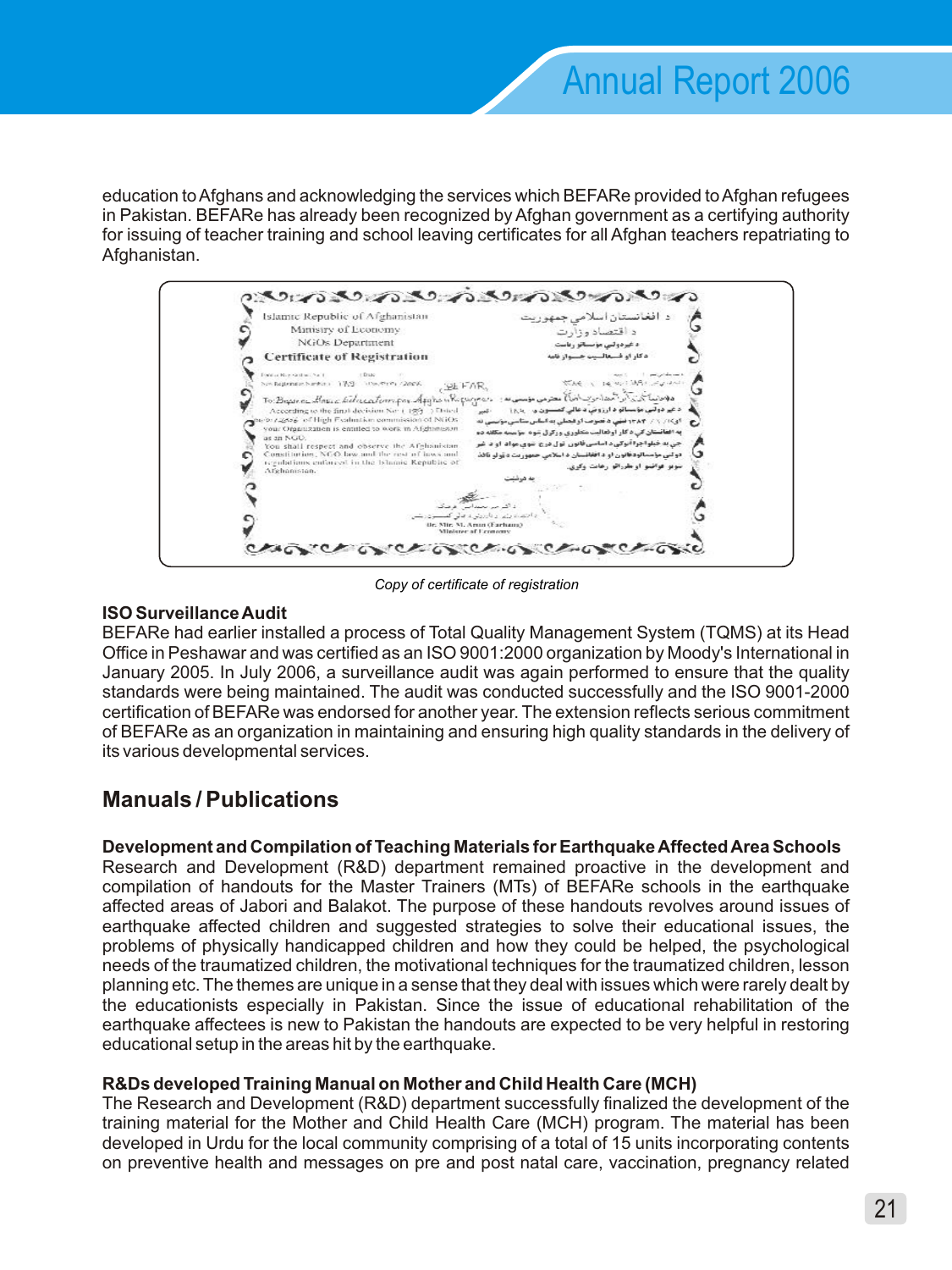

complications, importance of giving good food to a pregnant women, importance of mother's milk, providing proper food to a pregnant women, importance of mother's milk, problems of infertility, developmental task of a child upto five years of age, hygiene, etc. the entire content is in dialogue form. The themes are unique in a sense that they provide knowledge and capacity building on health related issues to women. Flash cards, question and answers, group discussions, visual aids as well as audio cassettes are part of the course methodology. The female participants of these courses or those who read the material will easily understand the subject concepts in improving their health condition including the well being of their children by applying healthy preventive practices in their daily lives.

#### **Development of Global Manual for Refugees & Emergency Teacher Training**

Dr. S.B. Ekanayke, a consultant for UNHCR, Geneva was deputed at BEFARe to develop a global manual for refugee and emergency teacher training. This assignment was the second phase of the project started in 2005 for UNHCR. BEFARe assisted and facilitates Dr. S.B. Ekanayke in the completion of the assignment based on the rich experience of the organization in the provision of refugee and emergency education.

## **Studies and Surveys**

#### **Third Party Validation (TPV) Survey of EEF-LFAProject**

As part of Government of NWFP, "Literacy For All (LFA)" project, 5,000 Literacy Centres were established throughout the province. In order to gauge its effectiveness the government invited organizations well versed with the Monitoring and Evaluation (M&E) processes for validation of the project. In recognition of BEFARe's long standing experience in the educational field including its experience of evaluation processes it was granted the consultancy for Third Party Validation of the LFAproject.

BEFARe surveyed the Literacy Centers (LCs) covering a total of 591 LCs based on stratified sampling techniques located at DI Khan, Tank, Karak, Kohat, Hangu, Peshawar, Charsadda, Nowshera, Mardan, Swabi, Malakand, upper and lower Dir, Chitral, Swat, Shangla and Bunair. This was a big achievement of M&E/MIS Department at BEFARe as a large number of LCs were monitored in a very short span of time. Related data was collected from these LCs which was used to compile the external monitoring report of the LFAproject. The final report was submitted in April 2006.





*Survey in progress LC class under observation*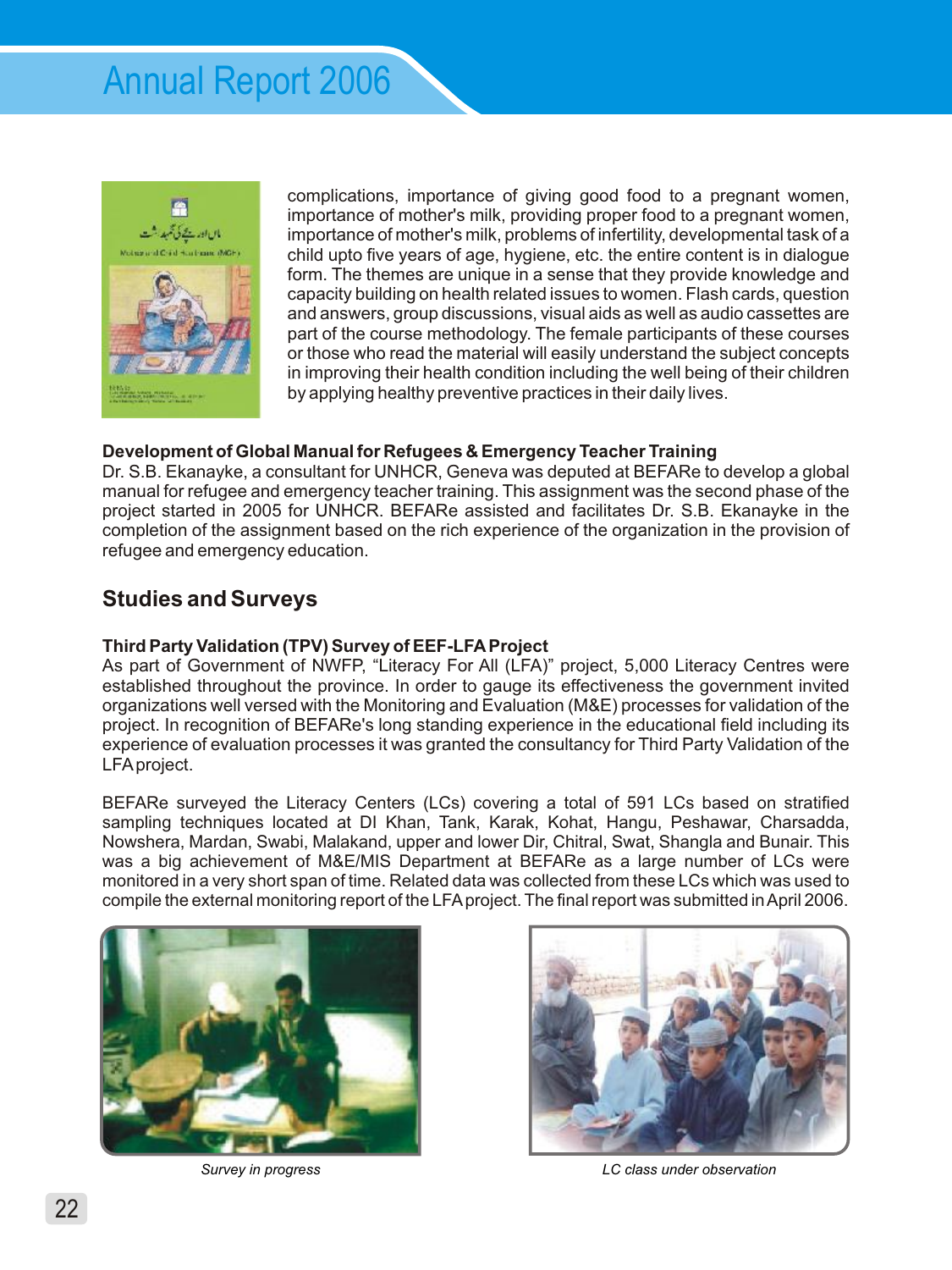#### **Survey Report on Follow-up of BEFARe Teachers in Afghanistan**

BEFARe prepared a detailed report of its former teachers who had repatriated to Afghanistan. The report is the outcome of a survey conducted by BEFARe on behalf of GTZ-Pakistan to determine the status of employment of its teachers after their repatriation to Afghanistan. The results of this study are expected to assist the GTZ, which during all the years of technical cooperation maintained and supported an extended teacher training component at BEFARe, in further devising projects inside Afghanistan. The survey is also expected to assist both the GTZ and BEFARe to review and revise, on need basis, aspects of importance of teacher training of



*Investigation for repatriated teachers*

Afghans both in the short and long term educational rehabilitation of Afghanistan. The majority of the teachers and other staff of BEFARe belonged to the eastern and north eastern provinces of Afghanistan namely, Nangarhar, Paktia, Paktika, Kunar, Kabul, Logar, Laghman, Kunduz and Badakhshan.

# **Human Resources and Organization**

#### **Recruitment and Retention and Staff**

The recruitment of regular staff in BEFARe remained steady throughout the year. Besides creating new positions, BEFARe sought new sectors, and as such continued to give preference to women, minority groups, people with disabilities, and different ethnic and cultural groups, following a balanced recruiting process. This policy is also aimed at combating discriminatory attitude towards women, minorities and disadvantaged groups.

In addition to the practice of recruiting competent and skilled staff that can manage programs, partner organizations and operational functions, BEFARe endeavored to build the capacity of the staff within the organization. The hiring of local area staff, especially in self-implemented operational areas, was done in a manner, which is expected to further facilitate the retention of the staff.

#### **Website Maintenance**

MIS M&E department at BEFARe is responsible for maintaining the organization's website. Maintenance of the website is an ongoing process and the department endeavors to bring in new features and detailed information about BEFARe's activities and events. The website is used as a portal to disseminate basic and vital information about the organization and also to provide easy access to regular updates and upcoming events.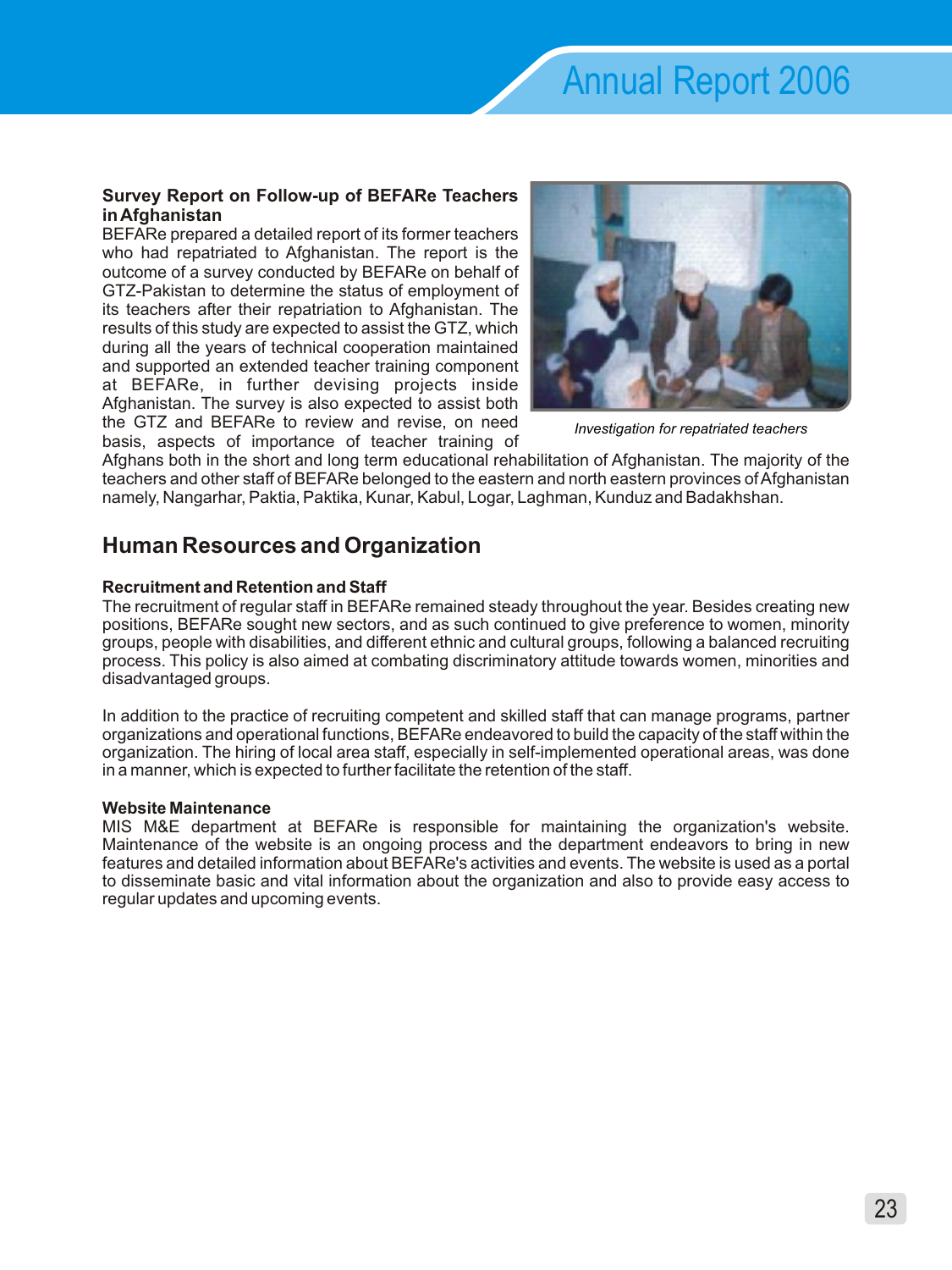# **Annexures**

Annexure 1



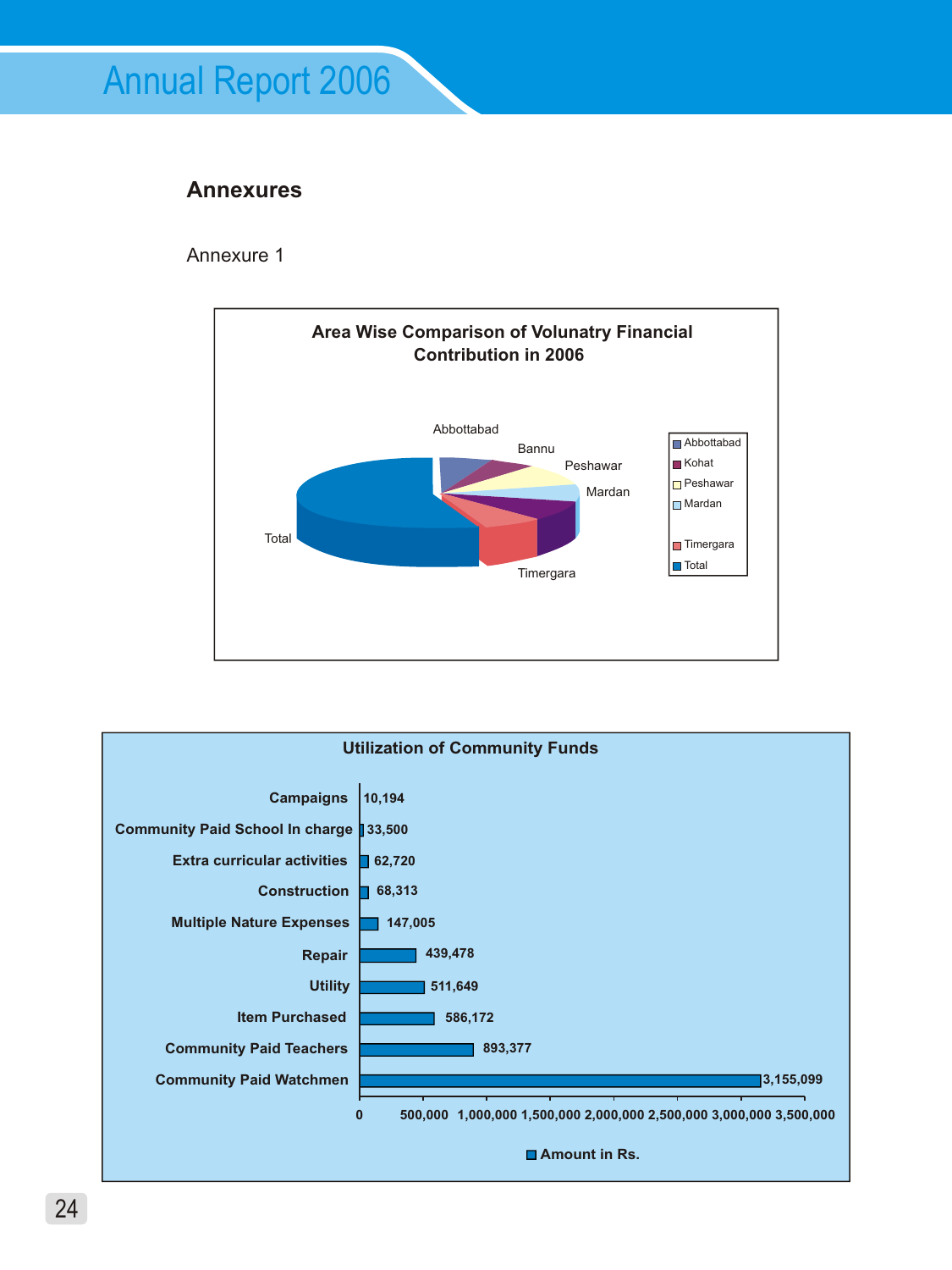**Schools** 

| <b>Sub-Offices</b> | <b>Number of Camps</b> | <b>Number of Schools</b> |                     |           |  |  |  |
|--------------------|------------------------|--------------------------|---------------------|-----------|--|--|--|
|                    |                        | <b>Girls Schools</b>     | <b>Boys Schools</b> | Co-Edu. S |  |  |  |
| Abbottabad         |                        |                          | 23                  |           |  |  |  |
| Kohat              | 21                     | 8                        | 13                  | 11        |  |  |  |
| Mardan             | 12                     |                          | 24                  | 3         |  |  |  |
| Peshawar           | 17                     | 9                        | 23                  | 6         |  |  |  |
| Timergara          |                        | 9                        |                     | 3         |  |  |  |
| Total              | 64                     | 45                       | 92                  | 27        |  |  |  |

#### Annexure 2: Number of Camps and schools

Annexure 3: Teachers, community members, school students and family members benefited from training on energy conservation

**Total Schools : 164**

| <b>Project Beneficiaries</b> | <b>Number of Beneficiaries</b> |
|------------------------------|--------------------------------|
| <b>Teachers</b>              | 1,000                          |
| <b>Community members</b>     | 2,000                          |
| School students              | 20,000                         |
| Family members               | 18,000                         |
| <b>Total</b>                 | 41,000                         |

#### Annexure 4: Summary information of functional SMC's in 2006

| <b>Sub-Offices</b> | <b>Total No. of Schools</b> | <b>Functional SMCs</b> |                |  |  |  |
|--------------------|-----------------------------|------------------------|----------------|--|--|--|
|                    |                             | <b>No. of SMCs</b>     | <b>Members</b> |  |  |  |
| Abbottabad         | 27                          | 27                     | 263            |  |  |  |
| Kohat              | 24                          | 24                     | 242            |  |  |  |
| Peshawar           | 29                          | 29                     | 355            |  |  |  |
| Mardan             | 27                          | 27                     | 248            |  |  |  |
| Timergara          | 12                          | 12                     | 134            |  |  |  |
| Female             | 45                          | 45                     | 417            |  |  |  |
| <b>Total</b>       | 164                         | 164                    | 1,659          |  |  |  |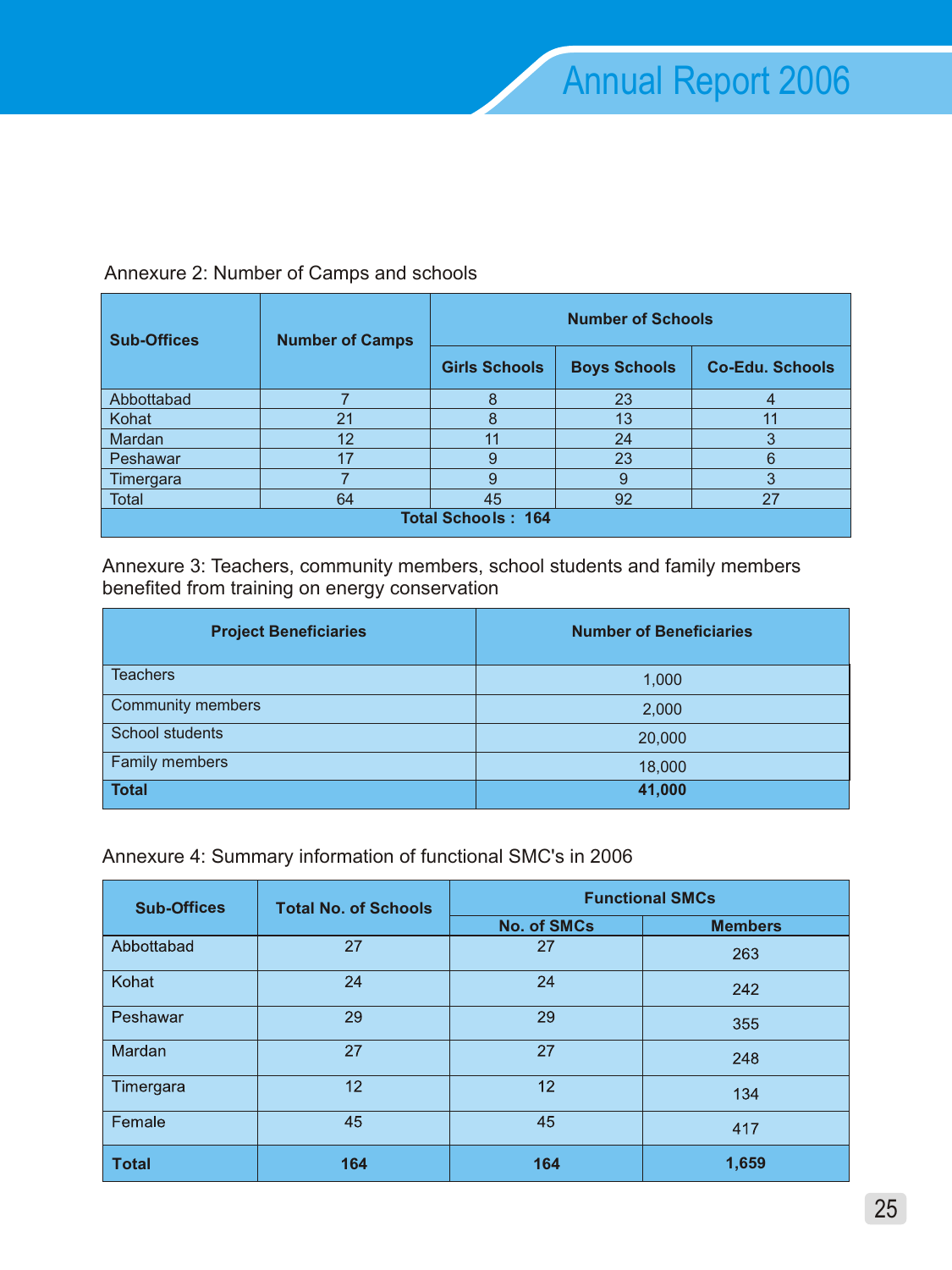## Annexure 5: Area wise training of the SMC's in 2006

| <b>Sub Office</b> | SMCs received refresher training under UNHCR in 2006 |                |  |  |  |
|-------------------|------------------------------------------------------|----------------|--|--|--|
|                   | <b>No. of Refresher trainings</b>                    | <b>Members</b> |  |  |  |
| Abbottabad        | 4                                                    | 47             |  |  |  |
| Kohat             | 4                                                    | 51             |  |  |  |
| Peshawar          | 12                                                   | 140            |  |  |  |
| Mardan            | 8                                                    | 104            |  |  |  |
| Timergara         | 5                                                    | 74             |  |  |  |
| Female            | 5                                                    | 79             |  |  |  |
| <b>Total</b>      | 38                                                   | 495            |  |  |  |

Annexure 6: Incentives for Community paid teachers and watchmen in 2006

| <b>Months</b>                     |                                             | <b>Community Paid Teachers</b> |                                       |                                             | <b>Community Paid Watchmen</b> |                                       |
|-----------------------------------|---------------------------------------------|--------------------------------|---------------------------------------|---------------------------------------------|--------------------------------|---------------------------------------|
|                                   | No of<br><b>Supported</b><br><b>Schools</b> | <b>Teachers</b>                | <b>Incentive</b><br>paid PM in<br>Rs. | No of<br><b>Supported</b><br><b>Schools</b> | <b>Watchmen</b>                | <b>Incentive</b><br>paid PM in<br>Rs. |
| January                           | 65                                          | 82                             | 103,600                               | 129                                         | 129                            | 211,300                               |
| February                          | 57                                          | 75                             | 92,300                                | 164                                         | 169                            | 269,800                               |
| March                             | 51                                          | 68                             | 96,350                                | 171                                         | 176                            | 292,350                               |
| April                             | 48                                          | 62                             | 83,350                                | 173                                         | 180                            | 293,400                               |
| May                               | 41                                          | 84                             | 113,727                               | 173                                         | 182                            | 313,459                               |
| June                              | 33                                          | 45                             | 16,500                                | 171                                         | 168                            | 228,130                               |
| July                              | 33                                          | 45                             | $\Omega$                              | 164                                         | 161                            | 221,630                               |
| August                            | 34                                          | 46                             | 16,400                                | 164                                         | 160                            | 228,550                               |
| September                         | 30                                          | 44                             | 80,550                                | 164                                         | 156                            | 267,050                               |
| October                           | 31                                          | 48                             | 87,750                                | 164                                         | 157                            | 271,830                               |
| November                          | 34                                          | 56                             | 100,300                               | 164                                         | 157                            | 280,050                               |
| December                          | 33                                          | 56                             | 102,550                               | 164                                         | 159                            | 277,550                               |
| <b>Total : 12 months payments</b> |                                             |                                | 893,377                               |                                             |                                | 3,155,099                             |
|                                   | <b>Grant total of 12 months payments:</b>   |                                | Rs. 4,048,476/=                       |                                             |                                |                                       |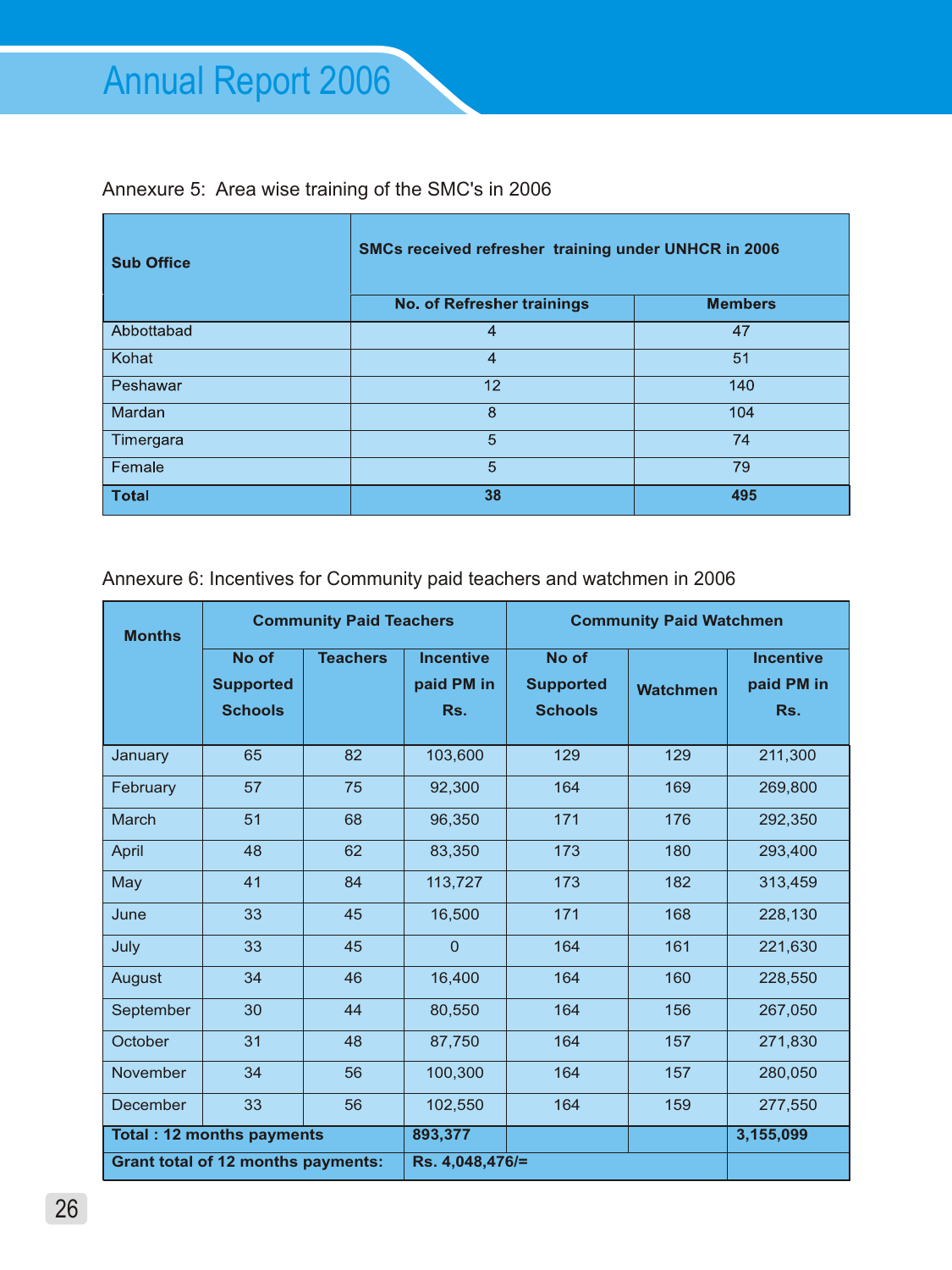|                              |                | <b>Class Rooms</b><br><b>Constructed</b> |                                 |                         |                                | <b>Verandas Constructed</b> | <b>Toilets Constructed</b>           |                          |                          |
|------------------------------|----------------|------------------------------------------|---------------------------------|-------------------------|--------------------------------|-----------------------------|--------------------------------------|--------------------------|--------------------------|
| <b>Sub</b><br><b>Offices</b> | <b>Schools</b> | Rooms<br>৳<br>$\frac{1}{2}$              | <b>Rs</b><br>Amount<br>Spent in | <b>Schools</b>          | verandas<br>৳<br>$\frac{1}{2}$ | Spent in Rs<br>Amount       | <b>Schools</b><br>৳<br>$\frac{1}{2}$ | <b>Toilets</b><br>No. of | Rs<br>Amount<br>Spent in |
| Abbottabad                   | $\overline{2}$ | $\overline{4}$                           | 19,510                          | $\overline{0}$          | $\overline{0}$                 | $\overline{0}$              | $\overline{0}$                       | $\overline{0}$           | $\theta$                 |
| Peshawar                     | $\overline{2}$ | $\overline{2}$                           | 16,325                          | $\mathbf{1}$            | 1                              | 4,065                       | $\mathbf{0}$                         | $\overline{0}$           | $\mathbf{0}$             |
| Mardan                       | $\overline{0}$ | $\overline{0}$                           | $\overline{0}$                  | $\mathbf{1}$            | 1                              | 4,740                       | $\mathbf{1}$                         | 1                        | 2,100                    |
| Kohat                        | $\overline{0}$ | $\overline{0}$                           | $\overline{0}$                  | $\overline{0}$          | $\overline{0}$                 | $\overline{0}$              | 1                                    | $\overline{2}$           | 8,000                    |
| Female                       | 1              | 1                                        | 735                             | 1                       | 1                              | 500                         | 2                                    | $\overline{2}$           | 2,021                    |
| <b>Total</b>                 | 5              | $\overline{7}$                           | 36,570                          | $\overline{\mathbf{3}}$ | 3                              | 9,305                       | 3                                    | 5                        | 12,121                   |

## Annexure 7: School construction activities in 2006

Annexure 8: Improvement of school infrastructure in 2006:

|                              | <b>Roof Replacements</b> |                          |                                                |                         | <b>Boundary Wall</b><br><b>Construction</b>   |                                    |                         | <b>Wooden Sheds/gates</b><br><b>Constructed</b>      |                                                     |                               |
|------------------------------|--------------------------|--------------------------|------------------------------------------------|-------------------------|-----------------------------------------------|------------------------------------|-------------------------|------------------------------------------------------|-----------------------------------------------------|-------------------------------|
| <b>Sub</b><br><b>Offices</b> | <b>Schools</b>           | Replaced<br><b>Roofs</b> | <b>Amount spent</b><br><b>vi</b><br>œ<br>$\Xi$ | <b>Schools</b>          | Walls<br>Bİ.<br>$\mathbf{b}$<br>$\frac{1}{2}$ | Amount spent<br><b>i</b><br>œ<br>르 | <b>Schools</b>          | <b>Sheds</b><br>$\overline{\sigma}$<br>$\frac{1}{2}$ | gates<br>Ⴆ<br>$\frac{\dot{\mathsf{o}}}{\mathsf{z}}$ | <b>Amount spent</b><br>in Rs. |
| Abbottabad                   | 10                       | 16                       | 23,360                                         | $\overline{0}$          | $\overline{0}$                                | $\overline{0}$                     | $\overline{2}$          | $\Omega$                                             | $\overline{2}$                                      | 3,234                         |
| Peshawar                     | $\mathbf{0}$             | $\overline{0}$           | $\mathbf{0}$                                   | 1                       | 1                                             | 800                                | $\mathbf{1}$            | $\overline{0}$                                       | $\mathbf{1}$                                        | 3,350                         |
| Mardan                       | $\overline{7}$           | 200                      | 18,503                                         | $\overline{0}$          | $\Omega$                                      | $\mathbf{0}$                       | $\Omega$                | $\Omega$                                             | $\Omega$                                            | $\Omega$                      |
| Kohat                        | 1                        | $\overline{2}$           | 4,650                                          | $\mathbf{0}$            | $\overline{0}$                                | $\overline{0}$                     | $\overline{0}$          | $\overline{0}$                                       | $\overline{0}$                                      | $\mathbf{0}$                  |
| Timergara                    | $\mathbf{0}$             | $\mathbf 0$              | $\mathbf{0}$                                   | $\mathbf{0}$            | 0                                             | $\overline{0}$                     | $\mathbf{0}$            | $\Omega$                                             | $\Omega$                                            | $\mathbf{0}$                  |
| Female                       | 6                        | $\overline{7}$           | 5,644                                          | 3                       | 3                                             | 2,580                              | 1                       | $\mathbf{1}$                                         | $\Omega$                                            | 353                           |
| <b>Total</b>                 | 24                       | 225                      | 52,157                                         | $\overline{\mathbf{4}}$ | $\overline{\mathbf{4}}$                       | 3,380                              | $\overline{\mathbf{4}}$ | 1                                                    | 3                                                   | 6,937                         |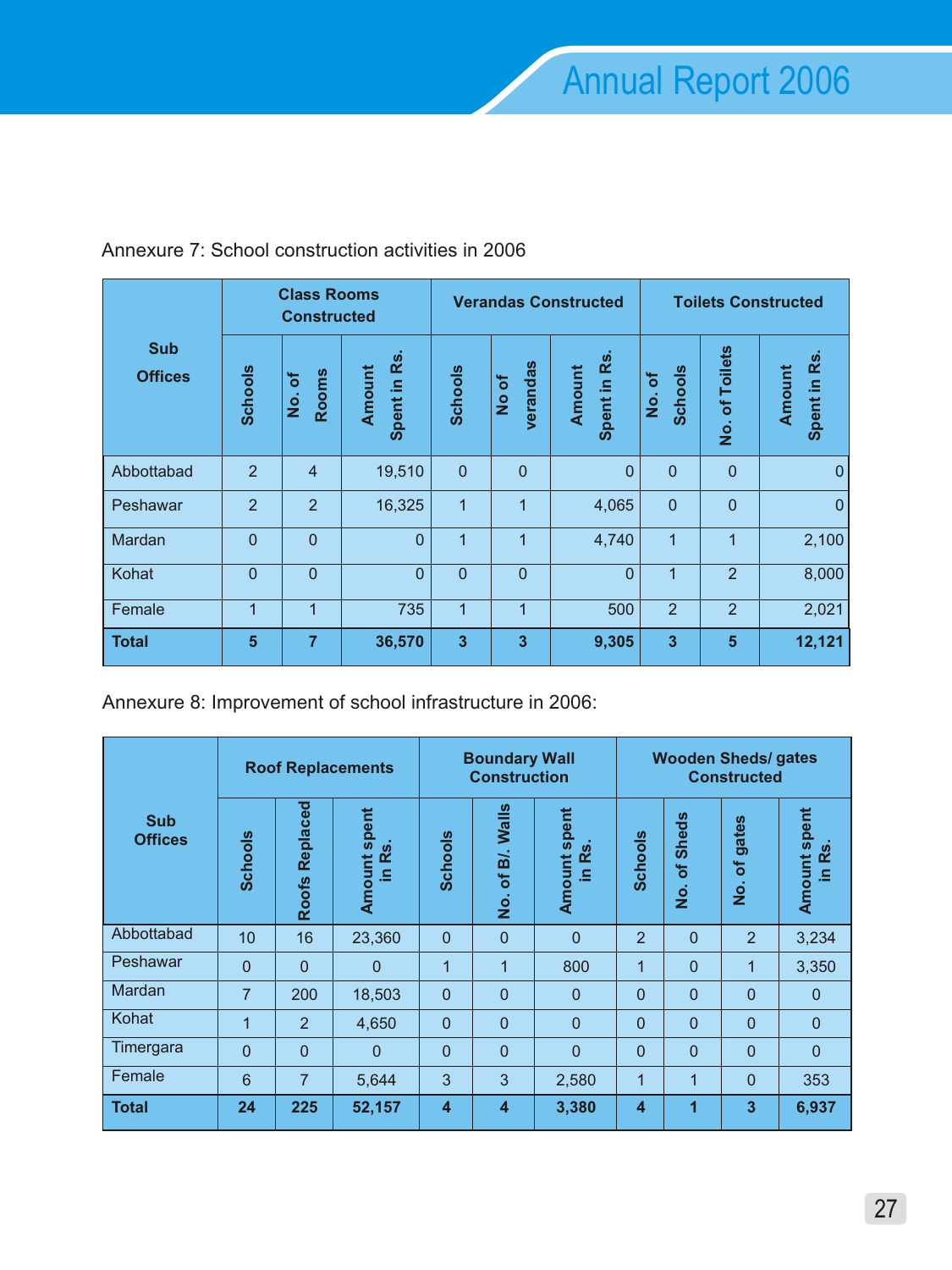|                              |                | <b>White Wash</b>        |                        |                | <b>Floor/ Roof / Wall Mud</b><br><b>Plaster</b> |         | <b>Rooms/ Toilet/ Verandas</b><br><b>Repaired</b> |                                          |                      |  |
|------------------------------|----------------|--------------------------|------------------------|----------------|-------------------------------------------------|---------|---------------------------------------------------|------------------------------------------|----------------------|--|
| <b>Sub</b><br><b>Offices</b> | No. of Schools | <b>Description</b>       | Amount Spent in<br>RŚ. | No. of Schools | Amount Spent in<br><b>Description</b><br>œ.     |         | No. of Schools                                    | Description                              | Amount Spent in<br>8 |  |
| Abbottabad                   | 25             | 20 full<br>5 partial     | 23,642                 | 24             | 36 roofs<br>2 floor<br>15 walls                 | 27,195  | 5                                                 | 23 rooms<br>4 toilets<br>4 verandas      | 3,230                |  |
| Peshawar                     | 11             | 11 full<br>0 partial     | 24,772                 | 26             | 77 roofs<br>1 floor<br>15 walls                 | 78,094  | 8                                                 | $0$ rooms<br>13 toilets<br>7 verandas    | 17,787               |  |
| Mardan                       | 16             | 7 full<br>9 partial      | 12,900                 | 11             | 30 roofs<br>10 floor<br>20 walls                | 31,017  | 2                                                 | 0 rooms<br>0 toilets<br>3 verandas       | 1,355                |  |
| Kohat                        | 9              | 4 full<br>5 partial      | 10,124                 | 9              | 34 roofs<br>0 floor<br>4 walls                  | 8,765   | 10                                                | 20 rooms<br>5 toilets<br>2 verandas      | 8,093                |  |
| Timergara                    | $\overline{4}$ | 1 full<br>3 partial      | 1,937                  | $\overline{4}$ | 17 roofs<br>1 floor<br>0 walls                  | 6,450   | $\mathbf{1}$                                      | 0 rooms<br>0 toilets<br>1 verandas       | 320                  |  |
| Female                       | 21             | 12 full<br>9 partial     | 19,398                 | 12             | 6 roofs<br>3 floor<br>4 walls                   | 18,467  | 8                                                 | 5 rooms<br>6 toilets<br>1 verandas       | 4,145                |  |
| <b>Total</b>                 | 86             | 55 full<br>31<br>partial | 92,773                 | 86             | 200<br>roofs<br>17 floor<br>58 walls            | 169,988 | 34                                                | 48 rooms<br>28 toilets<br>18<br>verandas | 34,930               |  |

Annexure 9: Community support in major repair and maintenance activities at schools:

#### Annexure 10: MCH

The number of villages selected for the MCH project in each targeted union council.

| S.No. | <b>Union Council</b> | <b>Villages Selected for Survey</b> |  |  |  |
|-------|----------------------|-------------------------------------|--|--|--|
| 1.    | Sacha Kalan          | 13                                  |  |  |  |
| 2.    | Jabori               | 7                                   |  |  |  |
| 3.    | <b>Sum</b>           | 18                                  |  |  |  |
| 4.    | Jabar Deivli         | 24                                  |  |  |  |
| 5.    | Ichrian              | 5                                   |  |  |  |
| 6.    | Khaki                | 14                                  |  |  |  |
| 7.    | Jallo                | 14                                  |  |  |  |
|       | <b>Total</b>         | 95                                  |  |  |  |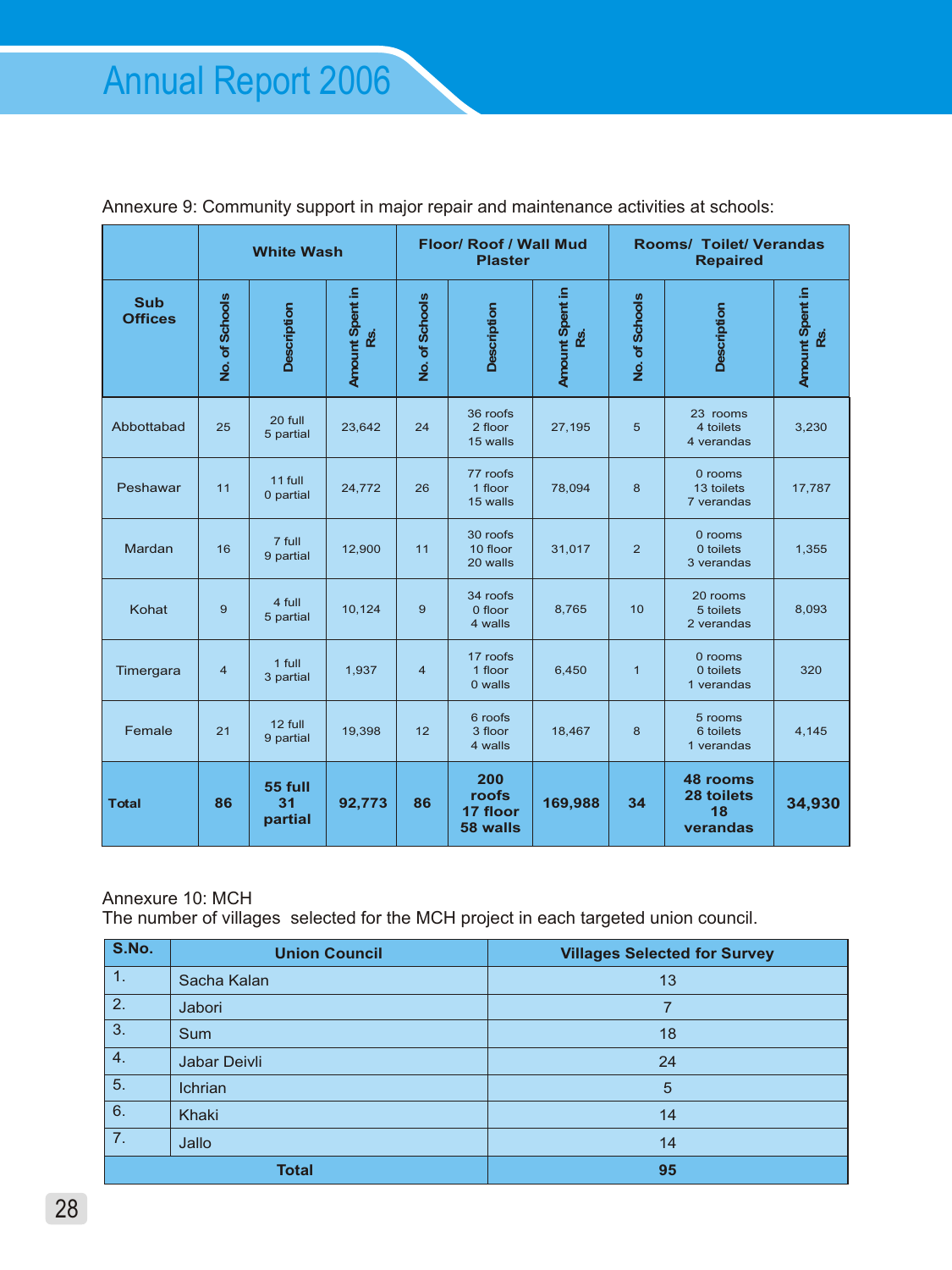

## **Villages identified for NAS as a percentage of total villages in targeted UCs**

Annexure 11: Number of villages visited per union council for the MCH NAS.

| S.No.            | <b>Union Council</b> | <b>Villages Selected</b><br>for Survey | <b>Villages</b><br><b>Surveyed</b> | <b>Remarks</b>                                                       |
|------------------|----------------------|----------------------------------------|------------------------------------|----------------------------------------------------------------------|
| $\overline{1}$ . | Sacha Kalan          | 13                                     | 11                                 | Village Serban was deserted and<br>village Moree did not exist in UC |
| 2.               | Jabori               | 7                                      | 5                                  | Village Dagra was deserted and<br>Banda Kher did not exist           |
| 3.               | Sum                  | 18                                     | 18                                 |                                                                      |
| 4.               | <b>Jabar Devli</b>   | 24                                     | 24                                 |                                                                      |
| 5.               | <b>Ichrian</b>       | 5                                      | 5                                  |                                                                      |
| 6.               | Khaki                | 14                                     | 14                                 |                                                                      |
| 7.               | Jallo                | 14                                     | 14                                 |                                                                      |
|                  | <b>Total</b>         | 95                                     | 91                                 | The 4 villages mentioned are not<br>included in the tally            |

Annexure 12: Union Council wise detail of NAS forms filled in for the MCH Program

| <b>S. No.</b>  | <b>Union Council</b> | <b>Villages</b> | <b>Female Forms</b> | <b>Male Forms</b> | <b>Total Forms</b> |  |
|----------------|----------------------|-----------------|---------------------|-------------------|--------------------|--|
| 1 <sub>1</sub> | Jabori               | 5               | 25                  | 15                | 40                 |  |
| 2.             | <b>Jabar Devli</b>   | 24              | 120                 | 60                | 180                |  |
| 3.             | Sacha Kalan          | 11              | 55                  | 33                | 88                 |  |
| 4.             | <b>Sum</b>           | 18              | 90                  | 54                | 144                |  |
| 5.             | Ichrian              | 5               | 25                  | 15                | 40                 |  |
| 6.             | Barkund (Khaki)      | 14              | 70                  | 25                | 95                 |  |
| 7.             | Jallo                | 14              | 70                  | 15                | 85                 |  |
|                | <b>Total</b>         | 91              | 455                 | 217               | 672                |  |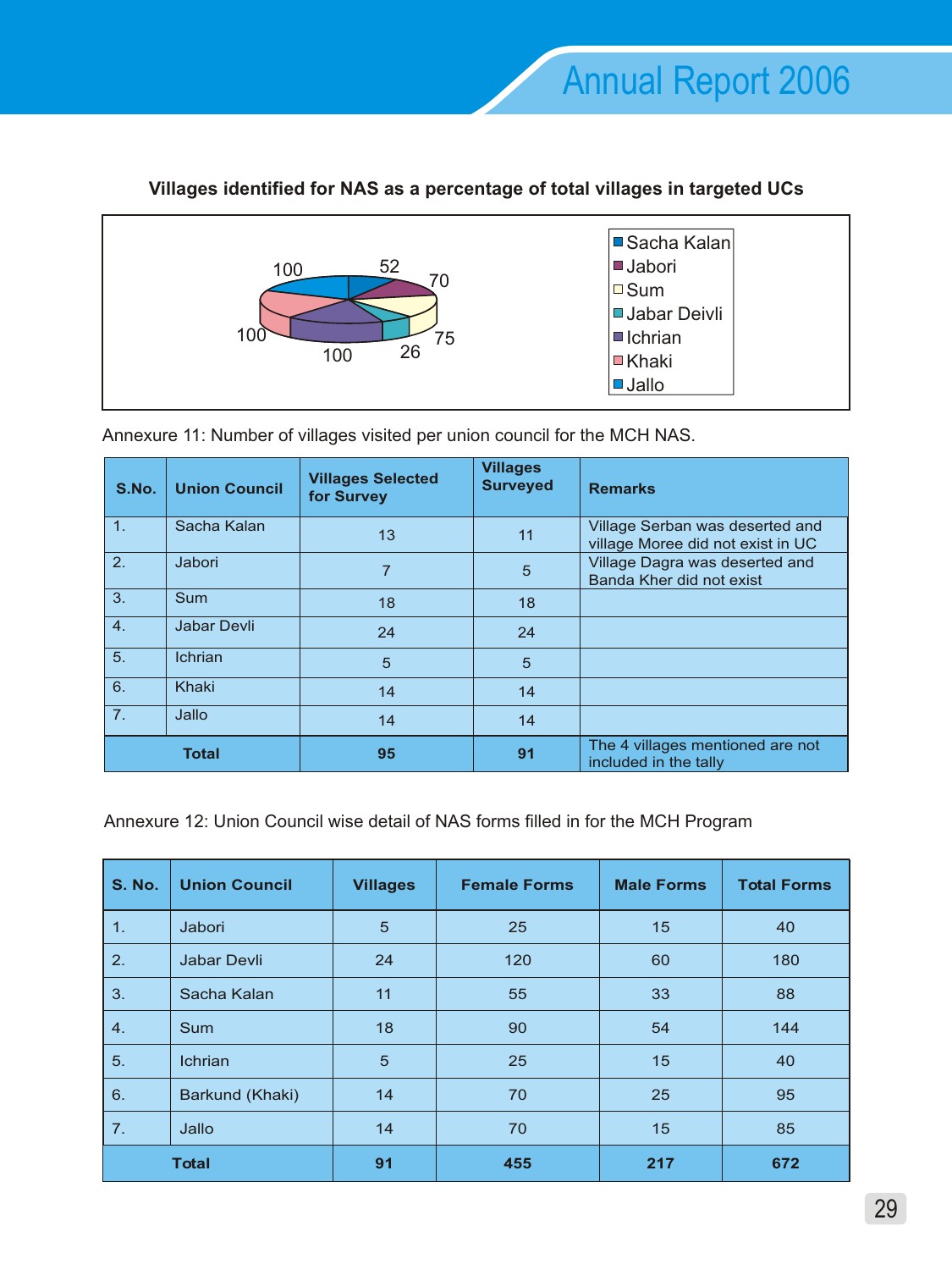#### Annexure 13: Student enrolment figures of schools in Sirin Valley at the end of year 2006:

| S.No.                 | <b>School</b>                   |     | <b>KG</b>   |                         | Grade 1        |                  | Grade 2        |                | Grade 3        |                         | Grade 4        |                | Grade 5        |  |
|-----------------------|---------------------------------|-----|-------------|-------------------------|----------------|------------------|----------------|----------------|----------------|-------------------------|----------------|----------------|----------------|--|
|                       |                                 |     | Girls       | <b>Boys</b>             | Girls          | <b>Boys</b>      | Girls          | <b>Boys</b>    | Girls          | <b>Boys</b>             | Girls          | <b>Boys</b>    | Girls          |  |
| $\mathbf{1}$          | Panjool BPS AD/SIR/PSB-001      | 25  | 20          | 10                      | 15             | 12 <sup>12</sup> | $\mathbf{8}$   | $\overline{3}$ | $\mathcal{P}$  | 6                       | $\Omega$       | $\mathcal{P}$  | $\overline{0}$ |  |
| $\overline{2}$        | Panjool GPS AD/SIR/PSG-002      | 18  | 31          | 6                       | 19             | 11               | $\overline{4}$ | $\overline{2}$ | 9              | $\overline{2}$          | $\overline{7}$ | $\overline{2}$ | 13             |  |
| 3                     | Panjool Bala BPS AD/SIR/PSB-003 | 26  | 14          | $\overline{1}$          | 3              | $6\phantom{1}$   | $\Omega$       | 10             | $\overline{1}$ | 5                       | $\overline{0}$ | $\overline{0}$ | $\overline{0}$ |  |
| $\overline{4}$        | Seri Panjool BPS AD/SIR/PSB-004 | 25  | 17          | $\overline{\mathbf{4}}$ | $\overline{7}$ | 8                | 2              | 2              | 5              | 5                       | $\mathbf{1}$   | $\overline{2}$ | $\overline{2}$ |  |
| 5                     | Chilyani BPS AD/SIR/PSB-005     | 40  | 27          | 19                      | $\overline{5}$ | 14               | $\mathfrak{p}$ | 13             | $\Omega$       | $\mathsf{R}$            | $\Omega$       | 5 <sup>5</sup> | $\overline{1}$ |  |
| 6                     | Bara Chota BPS AD/SIR/PSB-006   | 28  | 10          | 9                       | 11             | $\overline{4}$   | $\Omega$       | 10             | $\overline{4}$ | $\overline{\mathbf{4}}$ | $\Omega$       | 3              | $\Omega$       |  |
| $\overline{7}$        | Chota Bala BPS AD/SIR/PSB-007   | 24  | 40          | 22                      | 6              | 14               | 6              | 12<br>$\Omega$ |                | 9                       | $\Omega$       | $\overline{4}$ | $\overline{2}$ |  |
| 8                     | Chota Payeen BPS AD/SIR/PSB-008 | 16  | 20          | 8                       | 5              | 10               | $\overline{2}$ | $\overline{7}$ | $\Omega$       | 3                       | 3              | $\overline{1}$ | $\overline{0}$ |  |
| 9                     | Basu BPS AD/SIR/PSG-009         | 19  | 18          | 11                      | 3              | 12               | 3              | 6              | 2              | 6                       | $\Omega$       | $\overline{2}$ | 3              |  |
| 10                    | Jacha BPS AD/SIR/PSB-010        | 31  | 27          | 6                       | $\overline{4}$ | 6                | $\overline{1}$ | 5              | $\overline{1}$ | $\overline{0}$          | $\overline{0}$ | $\overline{0}$ | $\overline{0}$ |  |
| 11                    | Mohri BPS AD/SIR/PSB-011        | 26  | 45          | 11                      | 6              | 9                | $\overline{1}$ | $\mathbf{8}$   | $\mathbf{1}$   | $\overline{\mathbf{4}}$ | 3              | 3              | $\Omega$       |  |
| 12                    | Tilian BPS AD/SIR/PSB-012       | 14  | 11          | $\mathbf{q}$            | $\overline{4}$ | $\overline{4}$   | $\overline{1}$ | 3              | $\overline{1}$ | 6                       | $\Omega$       | $\Omega$       | $\Omega$       |  |
| 13                    | Tilian GPS AD/SIR/PSG-013       | 3   | 22          | $\overline{0}$          | $\mathbf{1}$   | $\Omega$         | $\overline{4}$ | $\Omega$       | $\mathbf{1}$   | $\Omega$                | $\Omega$       | $\Omega$       | $\overline{2}$ |  |
| 14                    | Munda Gucha GPS AD/SIR/PSG-014  | 14  | 31          | $\overline{0}$          | 12             | $\overline{1}$   | 11             | $\overline{0}$ | $\overline{4}$ | $\Omega$                | 5              | $\Omega$       | $\overline{4}$ |  |
| 15                    | Munda Gucha BPS AD/SIR/PSB-015  | 45  | 17          | 6                       | 11             | 17               | 12             | 5              | 2              | 3                       | $\Omega$       | 5              | $\overline{0}$ |  |
| 16                    | Tar BPS AD/SIR/PSB-018          | 24  | 14          | 13                      | 20             | 14               | $\overline{7}$ | $\overline{7}$ | $\overline{4}$ | 8                       | $\overline{4}$ | 9              | $\overline{4}$ |  |
| 17                    | Khaitar BPS AD/SIR/PSB-019      | 25  | 14          | $\overline{\mathbf{4}}$ | $\overline{4}$ | $\overline{4}$   | $\overline{1}$ | $\overline{4}$ | $\overline{1}$ | $\overline{0}$          | $\Omega$       | $\overline{0}$ | $\overline{0}$ |  |
| 18                    | Siryala BPS AD/SIR/PSB-020      | 31  | 33          | 3                       | 12             | 11               | $\overline{2}$ | 8              | $\overline{1}$ | 3                       | $\Omega$       | $\overline{2}$ | $\Omega$       |  |
| <b>Total</b>          |                                 | 434 | 411         | 142                     | 148            | 157              | 67             | 105            | 39             | 72                      | 23             | 40             | 31             |  |
| <b>MIDDLE SCHOOLS</b> |                                 |     |             |                         |                |                  |                |                |                |                         |                |                |                |  |
|                       |                                 |     |             | Grade 6                 |                |                  |                | Grade 7        |                |                         |                | Grade 8        |                |  |
|                       |                                 |     | <b>Boys</b> | <b>Girls</b>            |                | <b>Boys</b>      |                | <b>Girls</b>   |                | <b>Boys</b>             |                | <b>Girls</b>   |                |  |
| 19                    | Munda Gucha BMS AD/SIR/MSB-016  |     | 54          | $\Omega$                |                | 28               |                | $\Omega$       |                | $\overline{0}$          |                | $\overline{0}$ |                |  |
| 20                    | Munda Gucha GMS AD/SIR/MSG-017  |     | $\Omega$    |                         | 22             | $\Omega$         |                | 22             |                | 34                      |                | $\mathbf{1}$   |                |  |
|                       | *Total                          |     | 54          |                         | 22             | 28               |                | 22             |                | 34                      |                |                | $\overline{1}$ |  |

\* Total student enrolment till the end of the year stood at 1,830. Out of this figure, 1,066 were recorded for boy students while the remaining 764 were girl students.

Annexure 14: Details of Capacity Building and Orientation of Communities on HIV/AIDS

| S.No. | <b>Trainings</b> |                                | <b>Total</b>           | <b>Remarks</b>     |               |                |  |
|-------|------------------|--------------------------------|------------------------|--------------------|---------------|----------------|--|
|       | <b>Number</b>    | <b>Male Teachers</b>           | <b>Female Teachers</b> | <b>SMC members</b> |               |                |  |
| .     | 12               | 300                            |                        | 168 Male           | 300           | 24 RPGs as 25  |  |
|       | 12               | 300                            | 117                    | 300                | members/group |                |  |
|       |                  | <b>Extended Phase Training</b> |                        |                    |               |                |  |
|       | 16               | 200                            |                        | 110 Male           | 200           | 16 RPGs as 25  |  |
|       | 16               | 122 Female<br>200<br>78        |                        |                    | 200           | members/ group |  |
|       | <b>Total</b>     |                                |                        |                    | 1,000         |                |  |